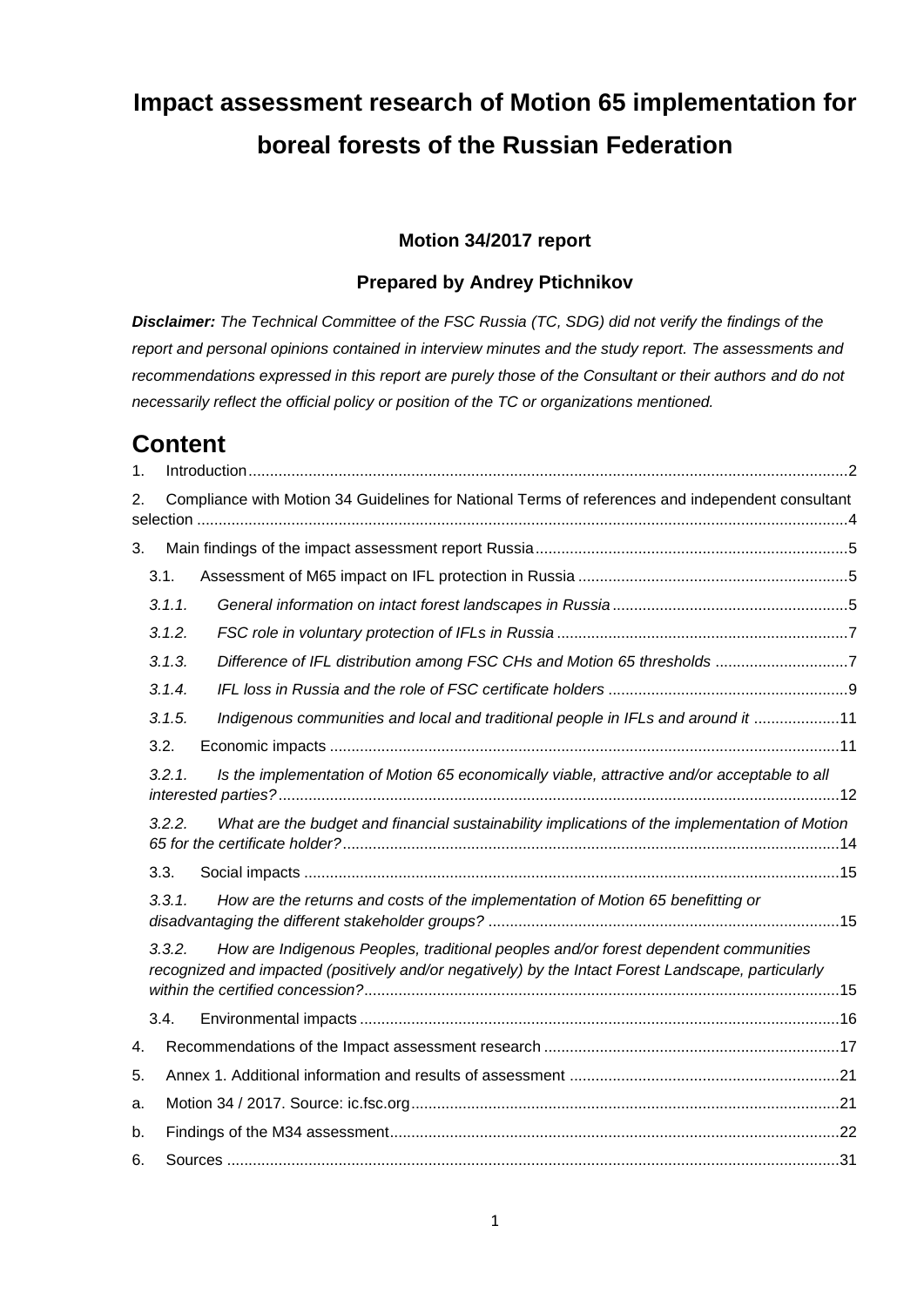#### <span id="page-1-0"></span>**1. Introduction**

Motion 34/2017 of FSC General Assembly (GA) in Vancouver requires FSC to "enable the conducting of regional assessments of the short and long-term impacts – positive and negative – of the management and protection measures associated with the implementation of Motion 65/2014 and the International Generic Indicators (IGI)'... Assessment should compare different scenarios of implementing M65 and IGIs and consider environmental, social and economic dimensions… "(Annex 1, A).

FSC International has prioritized Russia / Boreal for the development of the assessments in 2018. The current report provides the assessment of the short and long-term impacts of the management and protection measures associated with Motion 65/2014 and IGIs for the boreal forests of Russia. The Impact assessment research for Russian boreal forests is applied at the moment of application of the current FSC-STD-RUS-V6-1-2012 Russia Natural and Plantations EN standard (hereinafter NFSS 6-1). This standard is already largely based on principles, compatible with Motion 65/2014. To some extent intact forest landscapes (IFLs) requirements of NFSS 6-1 (2012) served a certain basis for Motion 65 requirement in FSC GA 2014. Management regimes for intact forest landscapes (IFLs) in the current Russian standard, NFSS 6-1, in comparison with Motion 65/2014 are presented in Tab. 1. (Annex 1 В).

The expert assessment of compliance between the NFSS 6-1 and Motion 65/2014 requirements shows a high level of compliance between these two documents. The main requirements of M65 (with some exceptions) are already incorporated in the NFSS 6-1 fully or partially (Tab 2, Annex 1 B). It is possible to conclude that the use of NFSS 6-1 for the Impact assessment research (Motion 34) is justified. In addition to that, significant experience and statistical data are already available to demonstrate the impacts of Motion 65 /2014 through the current NFSS 6-1 on boreal forests in Russia. In the new draft NFSS agreed by SDG and Board of FSC Russia in November 2018 (FSC-STD-RUS-VER 7-0-1, hereinafter NFSS 7), the requirements for IFL management are close to the IFL requirements in the current standard, with exception of newly certified concessions with IFLs, fragmentation and low impact management. This report analyzes the impacts of current Russian NFSS 6-1 / M65 for FSC certificate holders (CHs) and stakeholders (SHs) and provides recommendations to the Russian FSC standard development group (SDG), Board of FSC Russia, FSC International on the IFL policy in Russian boreal forests in relation to M34.

The report is based on interviews with CHs, national and local level SHs, having close professional ties with affected traditional and indigenous people, indigenous people association. Interviews and research were conducted in the period of November 2018–January 2019. The FSC and IFL statistics are presented for the situation in the beginning of December 2018. In

2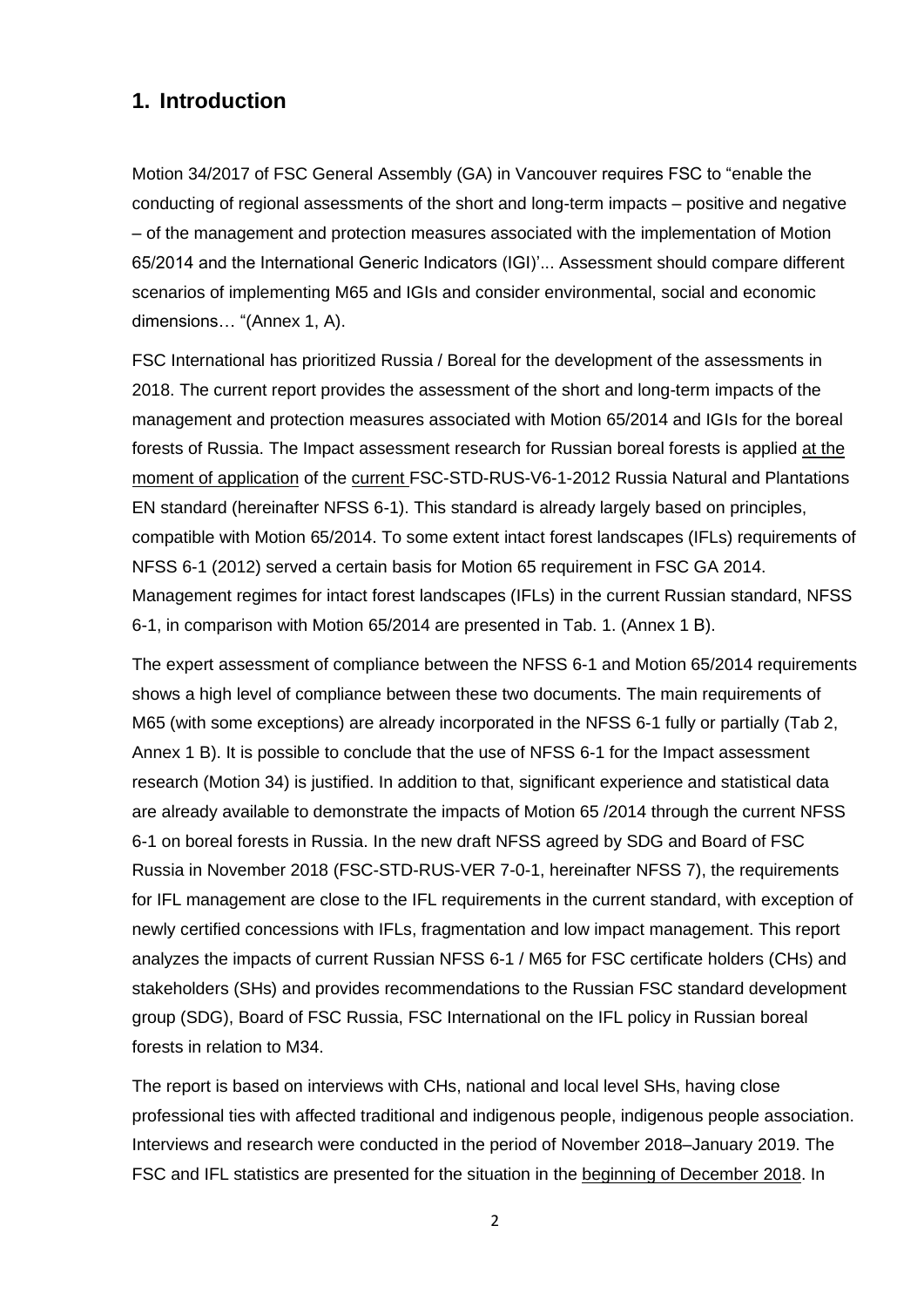January–February 2019, some CHs in Siberia and the Russian Far East with IFLs terminated their FSC certificates and IFL statistics changed. According our information some of them (Russian Forest Group companies) are planning to return to FSC scheme after reorganization of business later in 2019.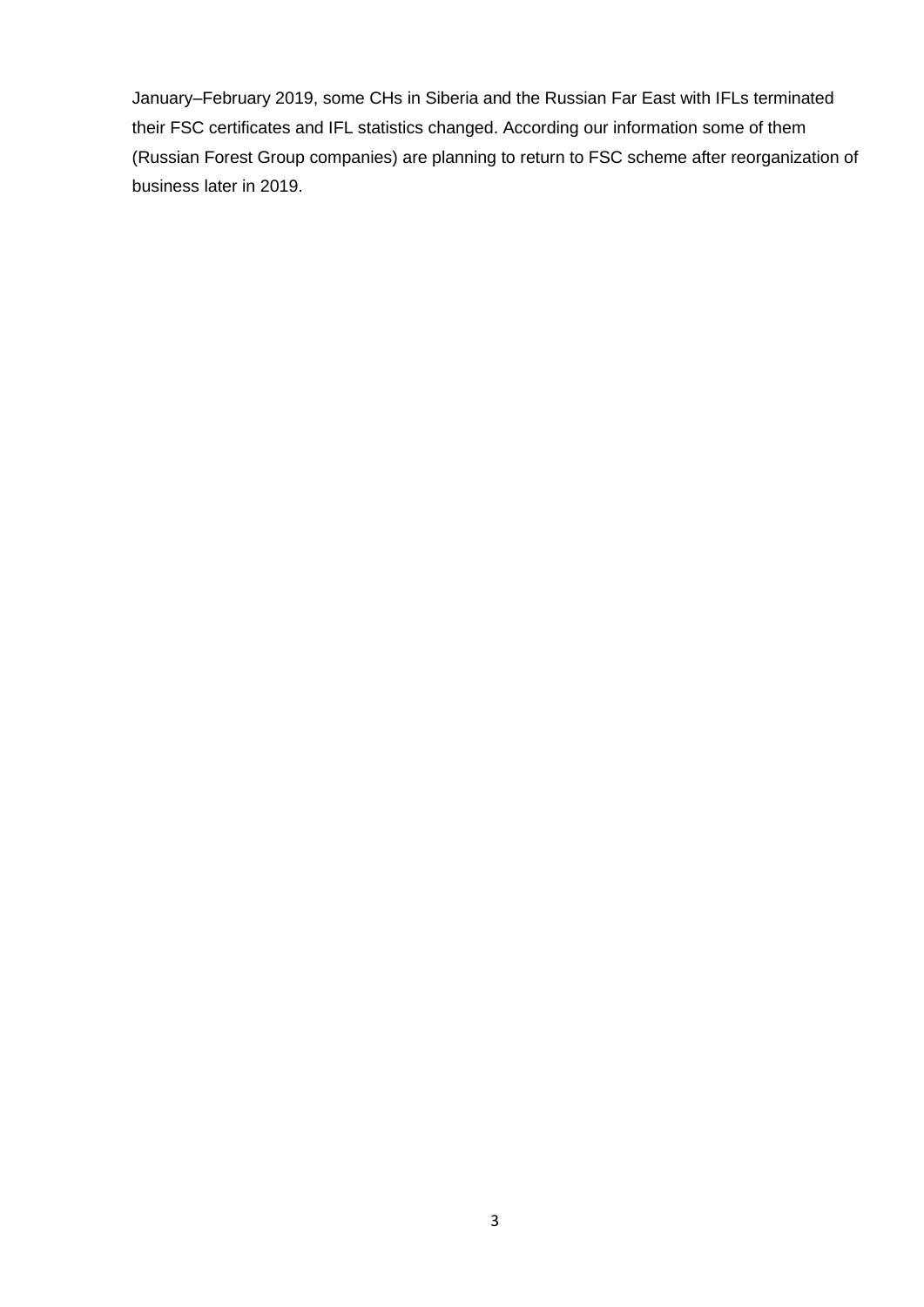# <span id="page-3-0"></span>**2. Compliance with Motion 34 Guidelines for National Terms of references and independent consultant selection**

Following the FSC International Motion 34 Guidelines the Standard development group of FSC Russia appointed the task force, consisting of following representatives:

- Konstantin Kobyakov, environmental chamber.
- Elena Pyankova, economic chamber
- Antonina Kuliasova / Nadezhda Efimova, social chamber.

In October 2018, the Task Force agreed terms of references (ToR) for the Impact Assessment Research, based on paragraph 3 of the Global M34 Guidelines as mandatory element of the research. The ToR was based on Guidelines for National standard development groups for Motion 34 (final version from October 2018).

In October 2018, the FSC Russia Board provided the selection process for independent consultant for Impact assessment research and proposed the candidature of Dr. Andrey Ptichnikov. Andrey Ptichnikov is the independent, qualified expert, who is not associated with environmental, social or economic interests in forest sector. In November 2018, the Task Force of SDG made the decision that compliance with Motion 34 Guidelines was achieved, and approved the ToR and consultant for the Impact Assessment Research, as proposed by Motion 34/2017.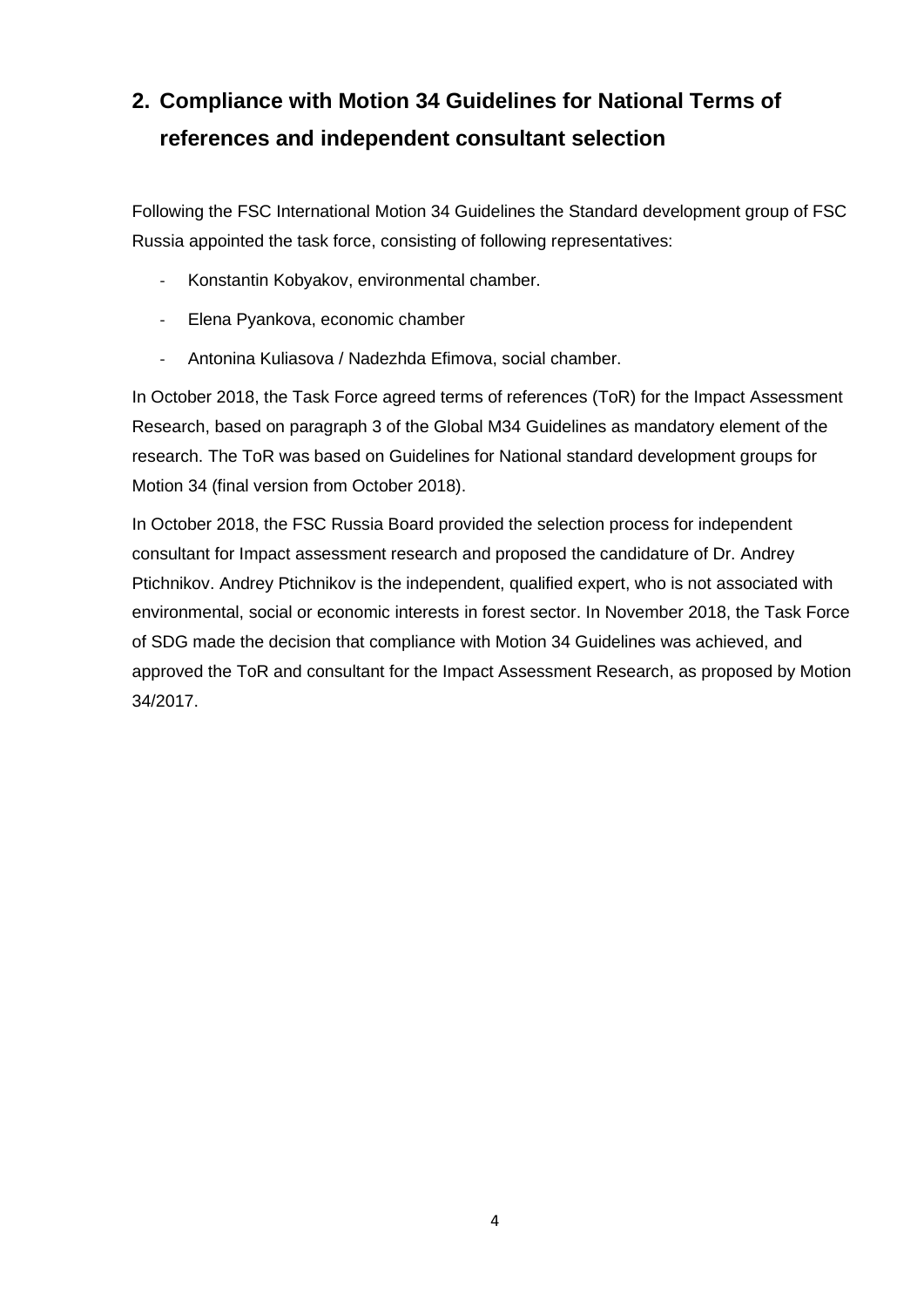### <span id="page-4-0"></span>**3. Main findings of the impact assessment report Russia**

#### <span id="page-4-1"></span>**3.1.Assessment of M65 impact on IFL protection in Russia**

#### <span id="page-4-2"></span>*3.1.1. General information on intact forest landscapes in Russia*

Russia accounts for more than 22% of the world's forests with 780 million ha of forest-covered area (*FAO 2012*). All forests belong to the Federal Government and their commercial use is implemented through leasing (concessions) to private forest companies. The management of forests is organized and controlled by federal and regional forest authorities. Around 223 million ha of forests are currently under commercial lease (concessions), of which around 175 million ha are under forest management concessions, and the rest are under hunting or agricultural concessions. (*Federal Forest Service of Russia 2017*). Although the Russian Federation is a signatory to the Convention on Biological Diversity (CBD) and participates in all processes relevant to CBD, the Russian legislation does not currently recognize the special value of intact forest landscapes (IFLs). IFLs are offered by the government for commercial use through concessions. Concession holders – harvesting companies – have full legal rights to cut IFLs if they are not protected by legislation as protected areas.

The area of intact forest landscapes is around 225 million ha according the latest Greenpeace report (*Greenpeace 2017*). According to Russian Forest Code and the map of IFLs (Fig. 1) most of IFLs are assigned to so-called *reserve forests*. Reserve forests are forest tracts not planned for commercial use during the next 20 years. The international analogue of reserve forests is wilderness areas. At the same time, minor part of IFLs belongs to commercial forests. At present *several million*<sup>1</sup> ha of IFL are given into concession for different commercial purposes – from forest management to hunting management (*Ptichnikov, Dunn 2017*).

*The Strategy for Development of Forest Sector of Russia* foresees the increase of annual harvesting level by **73 Mio m<sup>3</sup> ,** from 213 Mio in 2017 to 286 Mio in 2030 (*Strategy 2017*). Most of the increase is anticipated in the intact forest areas of Russia (pioneer harvesting), and the pressure on IFL from Russian forest industry will be increasing in the coming years.

The Government of Russia is currently starting to consider the value of IFLs and other categories of high conservation value forest (HCVF). The Ministry of Natural Resources of Russia included a new special *protective* category of forests – known as the "national heritage" forests – in the new forest inventory instruction, which is now approved by Ministry of Justice of Russia (*Yaroshenko 2017*). This category is aimed, partially, to protect IFLs in some of the

<sup>&</sup>lt;sup>1</sup> No exact estimate is available at the moment due to unavailability of hunting lease data. The share of FSC-certified and non-certified forest lease in IFL ranges from 19% in Khabarovsk region to 65% in Irkutsk region.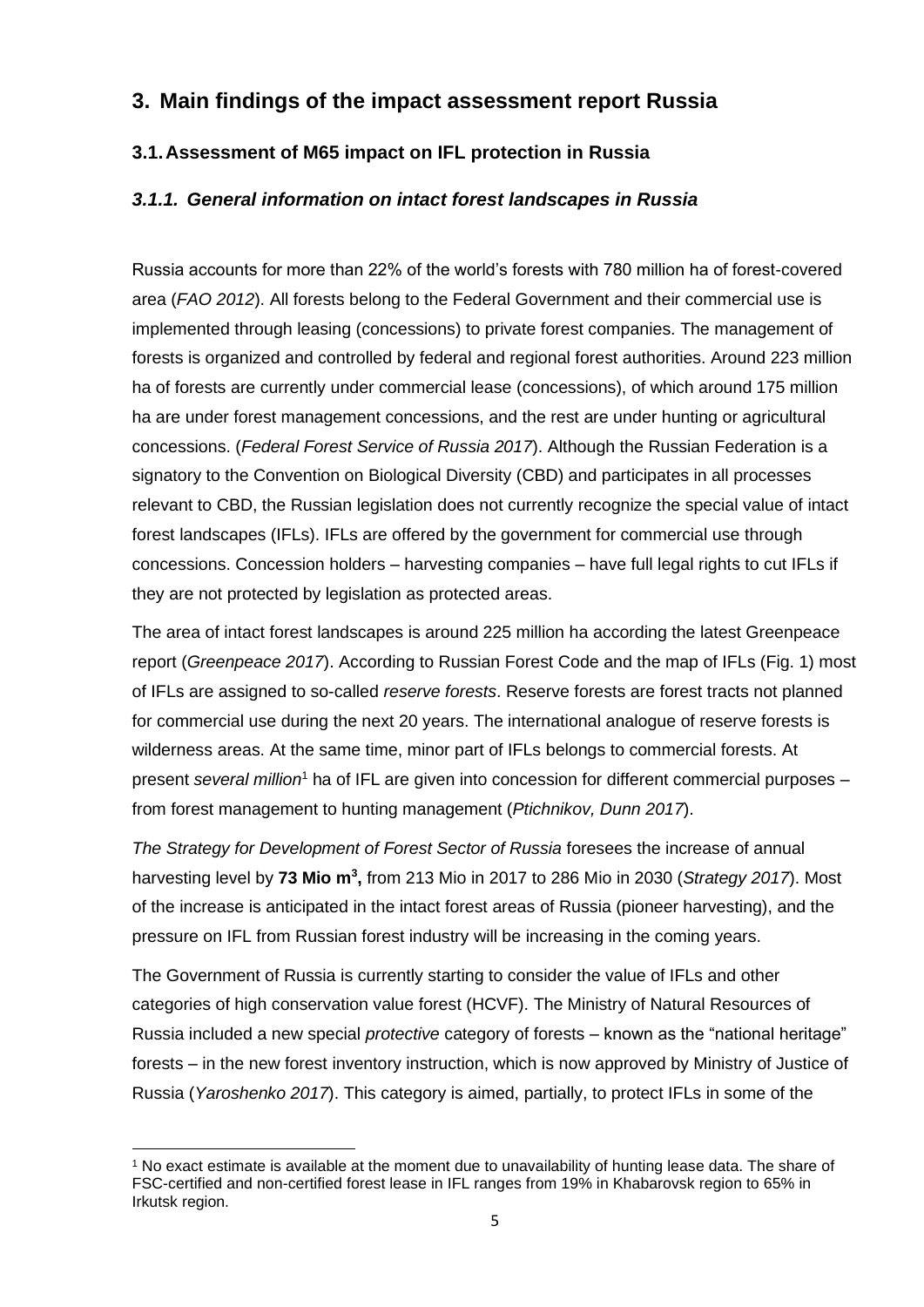areas in most need of protection. However, there is no practice in place to use this new category, as development of guidance to the new forest inventory instruction is still pending.





In the end of 2018 some representatives of the Russian Parliament and business initiated the discussion about *new national forest certification scheme*, which will be independent from existing international certification schemes, and be fully in line with Russian legislation. That means that no special protection of IFLs through this scheme will be provided. It is expected, that the process of recognition of this new certification scheme will be done through intergovernmental agreements between Russia and its main forest product trade partners as China, CIS countries, Japan et al. (*United Russia party 2018*). According to the opinion of the head of the Russian Forestry Agency Ivan Valentik, all international certification schemes in Russia should be within the framework of the Russian legislation (*Rosleshoz 14/2017*). Due to that there is a risk that this certification scheme may replace, using power of legislation, FSC scheme in forest areas with intact forest landscapes, or the officials will ask FSC scheme to bring its IFL policies in agreement to the legislation<sup>2</sup>. That may become a significant barrier for *FSC and M65 implementation in the IFL areas*.

<sup>2</sup> This opinion is based on discussion with some representatives of Russian forest agency (RFA) in roundtable in the Parliament and further press release on RFA web site: rosleshoz.gov.ru – news from 2019-11-14.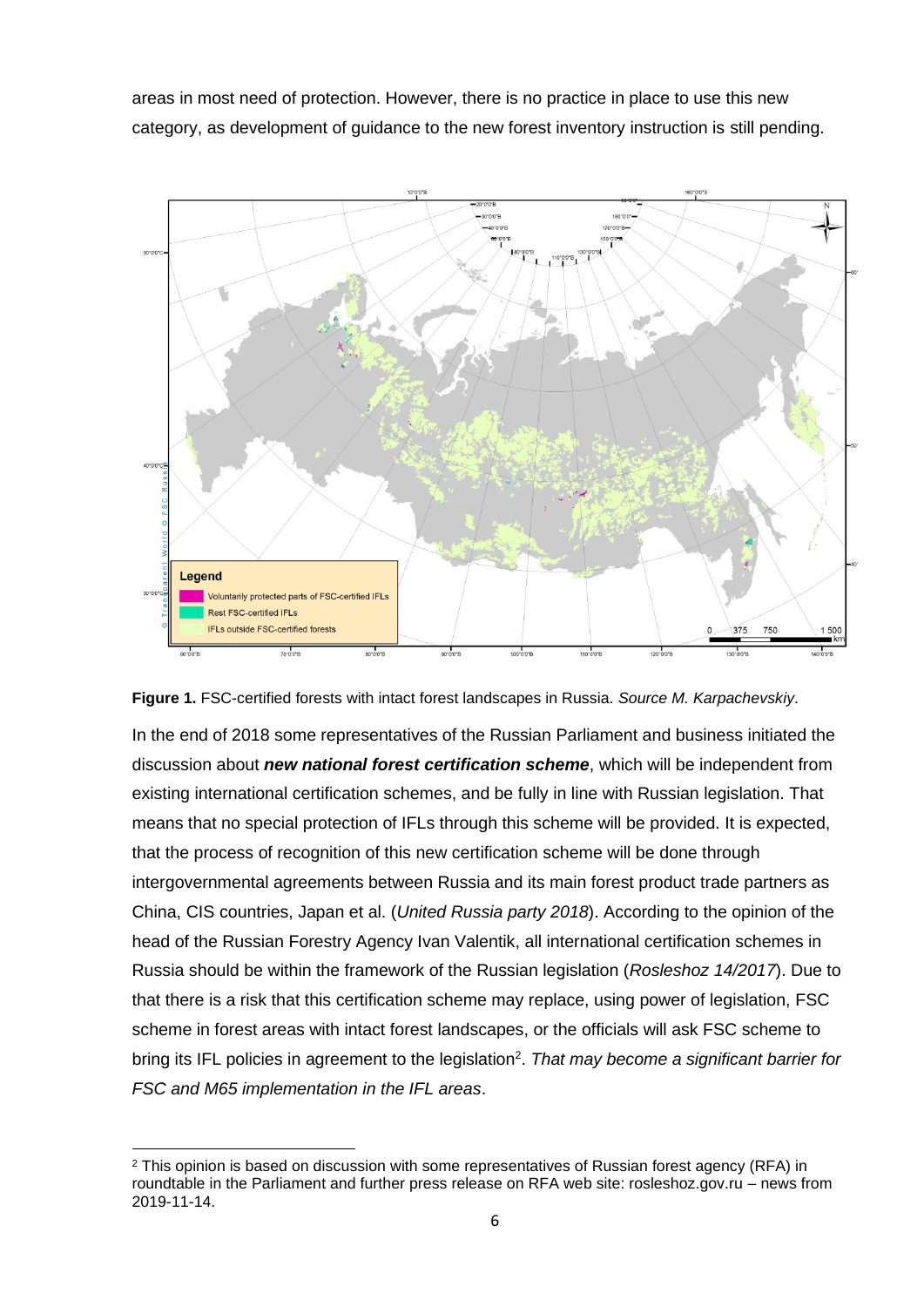The only normative document that currently recognizes IFLs and requires their management and conservation is the *FSC Forest Stewardship Standard for Russian Federation,* FSC-STD-RUS-V6-1-2012 Russia Natural and Plantations EN (NFSS 6-1; FSC Russian National Office 2012) (*Ptichnikov, Dunn, Karpachevsky, 2019*). The current version of the standard is valid since 2012. The new Russian NFSS 7 will become operational most likely in 2020.

#### <span id="page-6-0"></span>*3.1.2. FSC role in voluntary protection of IFLs in Russia*

As per December 2018 there are 46.9 million ha of FSC-certified forests in Russia, and 160 forest management certificates issued (*FSC data base*). Around 3.5 million ha of IFLs are in concession of 45 FSC certificate holders in Russia (*Ptichnikov, Dunn 2017*).The average share of IFL in concessions of the mentioned FSC-certified companies in Russia was around 14% in the end of 2016 (*Lopatin et al, 2018*). Of those, around 1 million ha of IFLs are voluntarily set aside from harvesting by FSC certificate holders in the frame of IFL moratoria agreements (the requirement of current *Russian FSC NFSS6-1*, Principle 9) (*WWF Russia).*

The FSC Russia NFSS 6-1 approach for protection of IFLs consists of setting aside areas of IFL through moratorium agreements between CH and stakeholders (SHs) or companies' IFL selfdeclarations. Every logging moratorium in IFLs is made for the duration of its associated FSC certificate, normally five years, but commitments are in many cases on a long-term basis (e.g. for the duration of concession). After that, it can be extended by an unlimited number of cycles of certification. The list of moratoria is available at www.hcvf.ru/ru/moratorium (*HCVF.RU*).

#### <span id="page-6-1"></span>*3.1.3. Difference of IFL distribution among FSC CHs and Motion 65 thresholds*

The project of *Russian NFSS 7* keep valid moratorium agreements in place, while propose IFL protection thresholds for the new FM certifications. There are 3 main thresholds: 30, 50 and 80 percent of IFL to be protected by companies, following their commitment and efforts to protect IFLs. These efforts range from company full scale support of establishment of official protected areas (Pas) in core IFL zones and low impact logging in the agreed IFL areas (30% protection threshold) – to the absence of special efforts, except mapping and IFL zoning - 80% protection threshold. (*FSC Russia NFSS 7- see 9.2.4, Appendix H1, tab. 4*). Taking into account Government plans of expansion of forest operations into the intact forest areas up to 2030, the IFL thresholds may play a significant role in the future certification.

The distribution of FSC CHs by the share of IFLs in their concessions is shown on Figure 2.

The *traffic light colors* in the Fig. 1 legend reflects FSC CHs *dependence* on timber, coming from IFLs. The red colors refer to a high level of dependence (>40% IFLs), yellow, to a medium one (20-40%), and green colors show a relatively low or low level of dependence (0-20%). The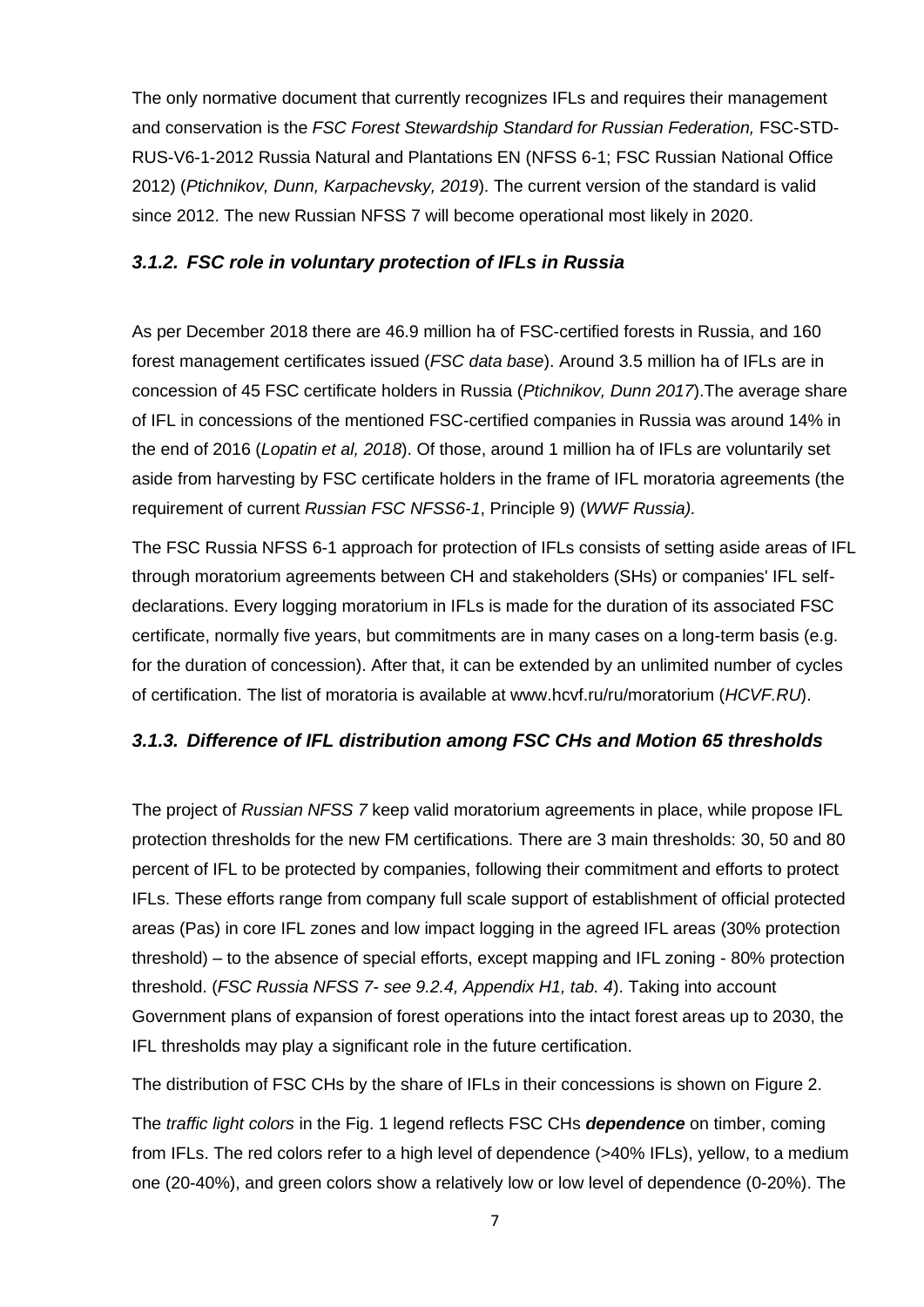companies with low and light level of dependence from IFLs may demonstrate different management attitude to IFLs, than companies with medium and especially high level of dependence. The first ones may avoid logging in intact forest landscapes, and be not very sensitive to IFL thresholds, proposed by M65/2014. The companies with medium level of dependence from IFLs normally have harvesting operations in IFLs, are sensitive to M65 thresholds, normally may tolerate to 30%, and in exceptional cases, to 50% M65 threshold. The companies with high level of dependence from IFLs have harvesting operations in IFLs, are *very* sensitive to IFL thresholds, and normally may tolerate only lowest M65 threshold, such as 30%. This simplified scheme cannot reflect the whole range of CHs acceptance of M65 thresholds and provide only schematic vision of the situation.



**Figure 2.** Number of companies with IFLs in concessions by FSC CHs (Lopatin et al, 2018)**.**

*In Russia 92% of IFL in concessions were distributed among nine forest holdings and only 8% of IFL in concessions belonging to fifteen independent companies (Lopatin et al, 2018).* The role of nine forest holdings in overall certification policy and IFL management is very high. The share of IFLs in concessions of nine forest holdings varies significantly (Fig. 3).

Some of forest holdings have medium level dependence from IFL timber. In the same time some of their daughter harvesting companies may have higher levels of dependence from IFLs. For example RFP group has two daughter companies with more than 40% of IFLs in concession, Titan Group and Solikamskbumprom – at least one with more than 40% IFL in concession, Russian Forest Group – one company with more than 35% IFLs. FSC cannot exclude daughter companies with high percentage of IFL from holding certification due to limitations of FSC partial certification (FSC-POL-20-002) for large ownerships. *Due to that the overall certification policy of forest holdings depends largely of presence of daughter companies with higher dependence on IFLs*.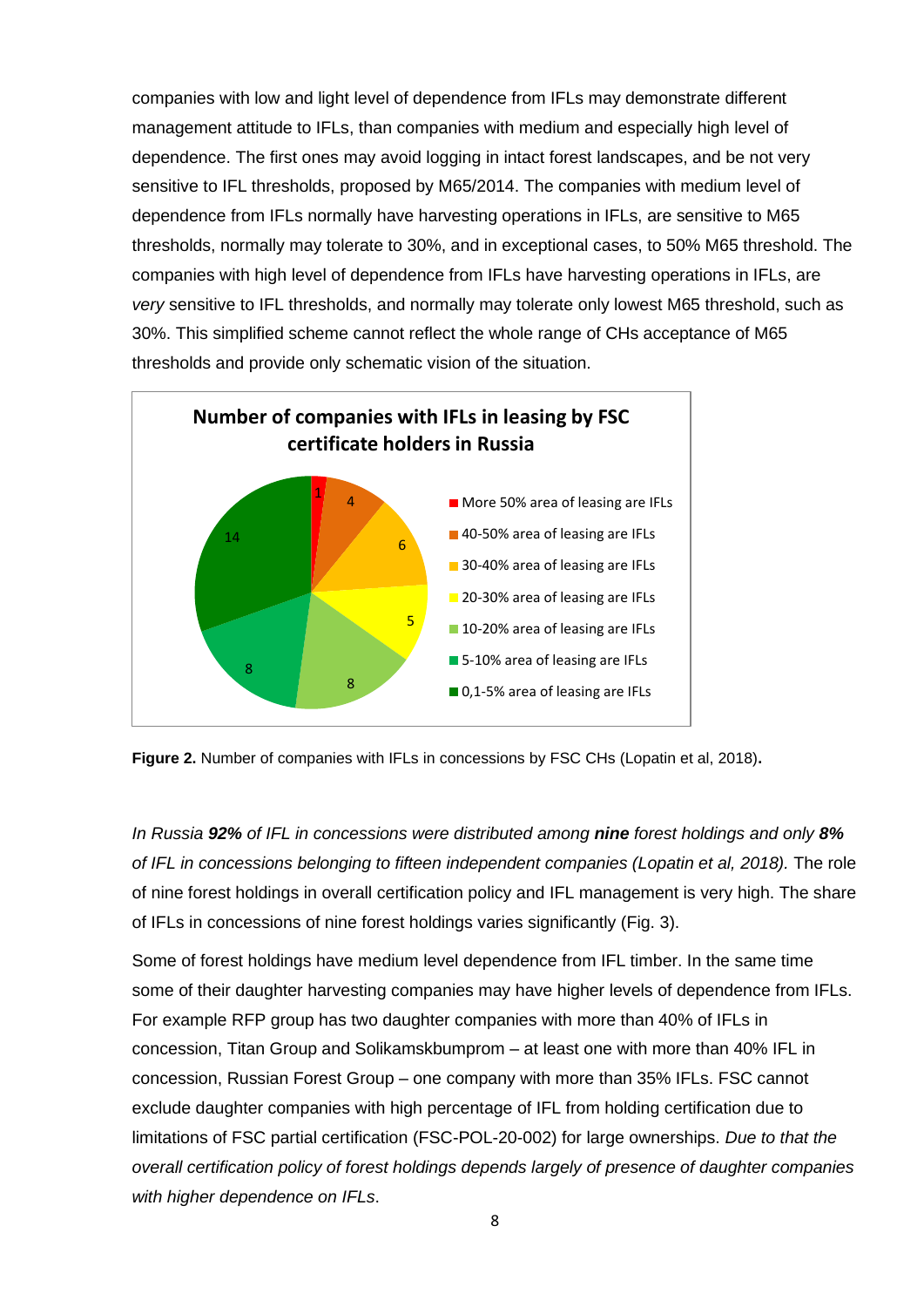Recently the large forest holding RFP group from Russian Far East decided to terminate their FSC FM certification and moved to PEFC certification. One of the main reasons was high dependence of their few daughter companies from IFLs, in combination to relatively weak FSC demand in China for their key forest product – lumber. Another forest holding in Siberia with medium dependence of IFLs is on the edge of leaving FSC scheme due to the same reason in one of their daughter companies.





#### <span id="page-8-0"></span>*3.1.4. IFL loss in Russia and the role of FSC certificate holders*

In its report, Greenpeace International (*Greenpeace 2017*) says that between 2000 and 2013, around 17.7 million ha of IFL were destroyed in Russia, at a rate of 1.36 million ha per year. In order to reverse the loss of IFLs, it is important to understand the causes of IFL loss.

According to a recent analysis by the environmental organization Transparent World (Ptichnikov, Dunn 2017), of the 17.7 million ha of IFL lost, around 2.1 million ha of loss happened in forests that were in concession of companies that are currently FSC certified. However, it is important to note that the requirements to protect IFLs were introduced only in 2009, and FSC certification cannot therefore be considered responsible for the loss of IFLs between 2000 and 2008. According to the calculations, of the 2.1 million ha lost, around 1.5 million was lost due to logging and forest fires, and the remainder due to main road and pulp line building and mining projects, which are done by non-forestry businesses.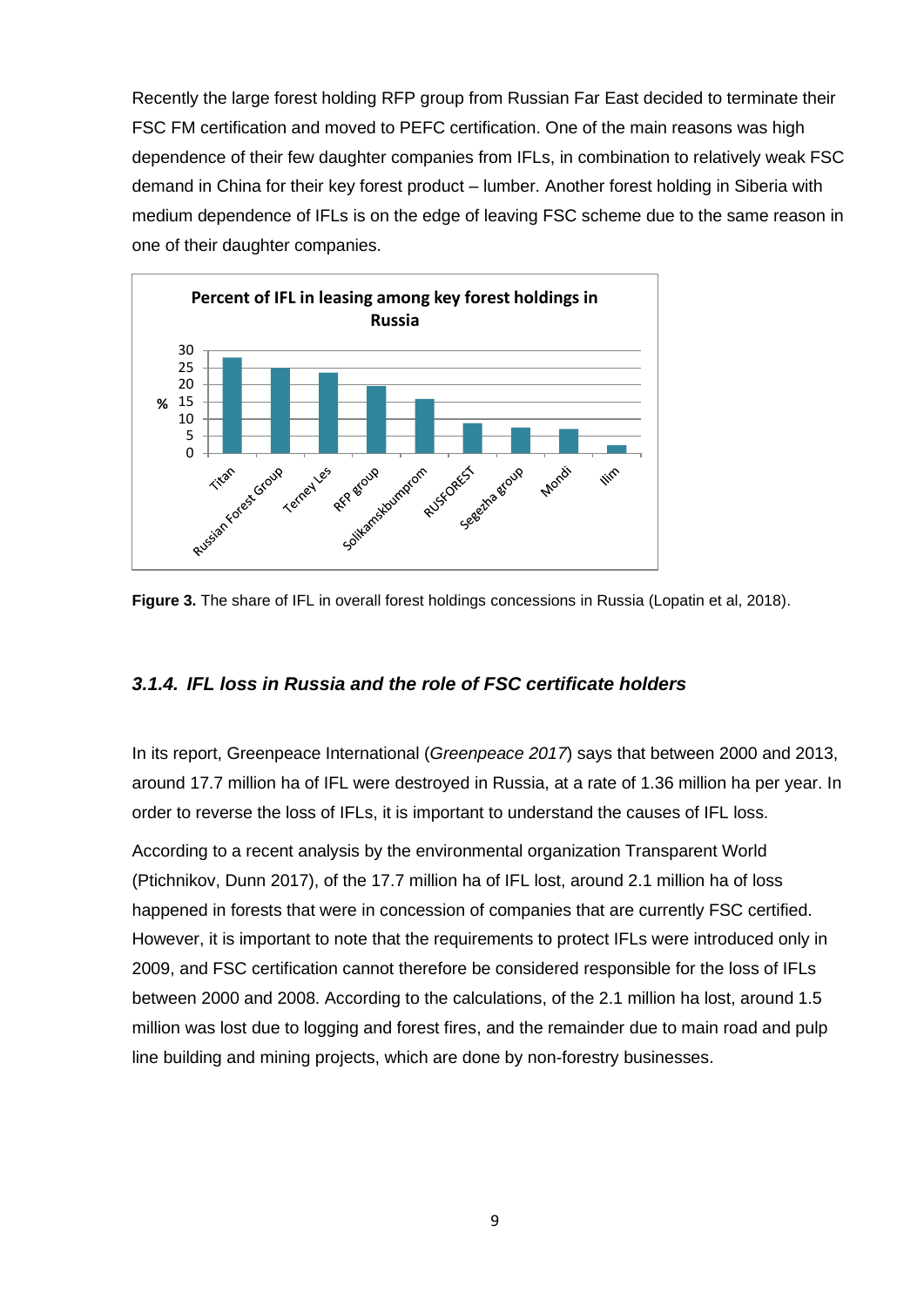

**Figure 4.** Intact forest losses in Russia between 2000 and 2013 (http://intactforests.org).



**Figure 5.** Example of intact forest landscape loss and fragmentation between 2000 and 2013 in the Krasnoyarsk Kray of Russia due to logging and forest fires (WWF Russia. [https://wwf.ru/upload/iblock/4d9/mlt\\_eng.pdf\)](https://wwf.ru/upload/iblock/4d9/mlt_eng.pdf).

The large intact forest landscape in the center of the map, which had a total area of 660 000 hectares, was divided into two parts through various disturbances. Their combined total area now stands at 227 000 hectares, or 34% of its initial size. The key factors contributing to the loss are logging and the building of roads for timber transportation.

In this case, an additional factor destroying the IFL is fire, all instances of which were located close to felling sites and forest roads.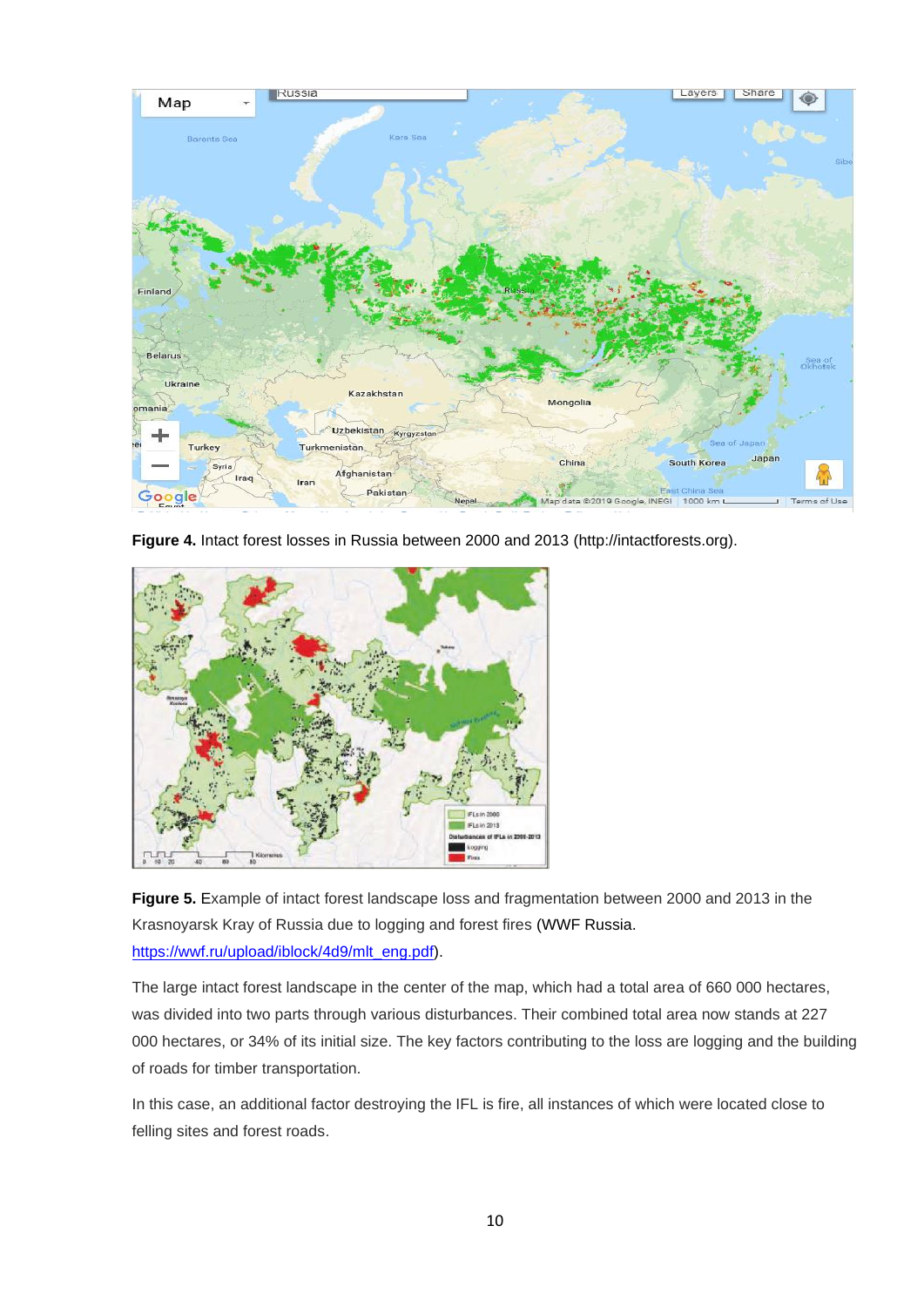### <span id="page-10-0"></span>*3.1.5. Indigenous communities and local and traditional people in IFLs and around it*

In contrast with Africa and Amazonia, intact forest landscapes in Russia are not *significantly* inhabited by indigenous communities and traditional / local people. The exceptions are some IFLs in the Russian Far East and Siberia, having some settlements of Udege, Evenk and other indigenous people within IFLs. Some traditional people and indigenous communities live in proximity of IFLs; these people are traditionally using IFLs for their purposes (normally hunting and fishing). The map how IFLs overlap with municipalities with the presence of indigenous communities for Northern European Russia is shown in Fig. 6. Significant overlap does not mean, that these areas are heavily inhabited by indigenous people, it only means, that there is a presence of indigenous people in some settlements within the municipality in a certain territory.



**Figure 6.** Indigenous people and IFLs in European part of Russia (FSC Russia [http://fscrus.nextgis.com/resource/98/display?panel=layers\)](http://fscrus.nextgis.com/resource/98/display?panel=layers).

The municipalities (districts) with the presence of indigenous people (in accordance to FSC requirements) is shown with different colors, the IFLs are shown as hatching. Some areas where districts with indigenous settlements overlap with FSC certified IFLs are indicated by red arrows.

#### <span id="page-10-1"></span>**3.2.Economic impacts**

Terms of Reference for the Impact assessment research was based on the *Global guidelines for SDG*. Global Guidelines questions were translated in Russian, adapted and sent to all certificate holders (CHs) with IFLs in their concessions through *Survey Monkey* questionnaire (see [https://ru.surveymonkey.com/r/YT239J7\)](https://ru.surveymonkey.com/r/YT239J7). Despite several reminders the activity of responders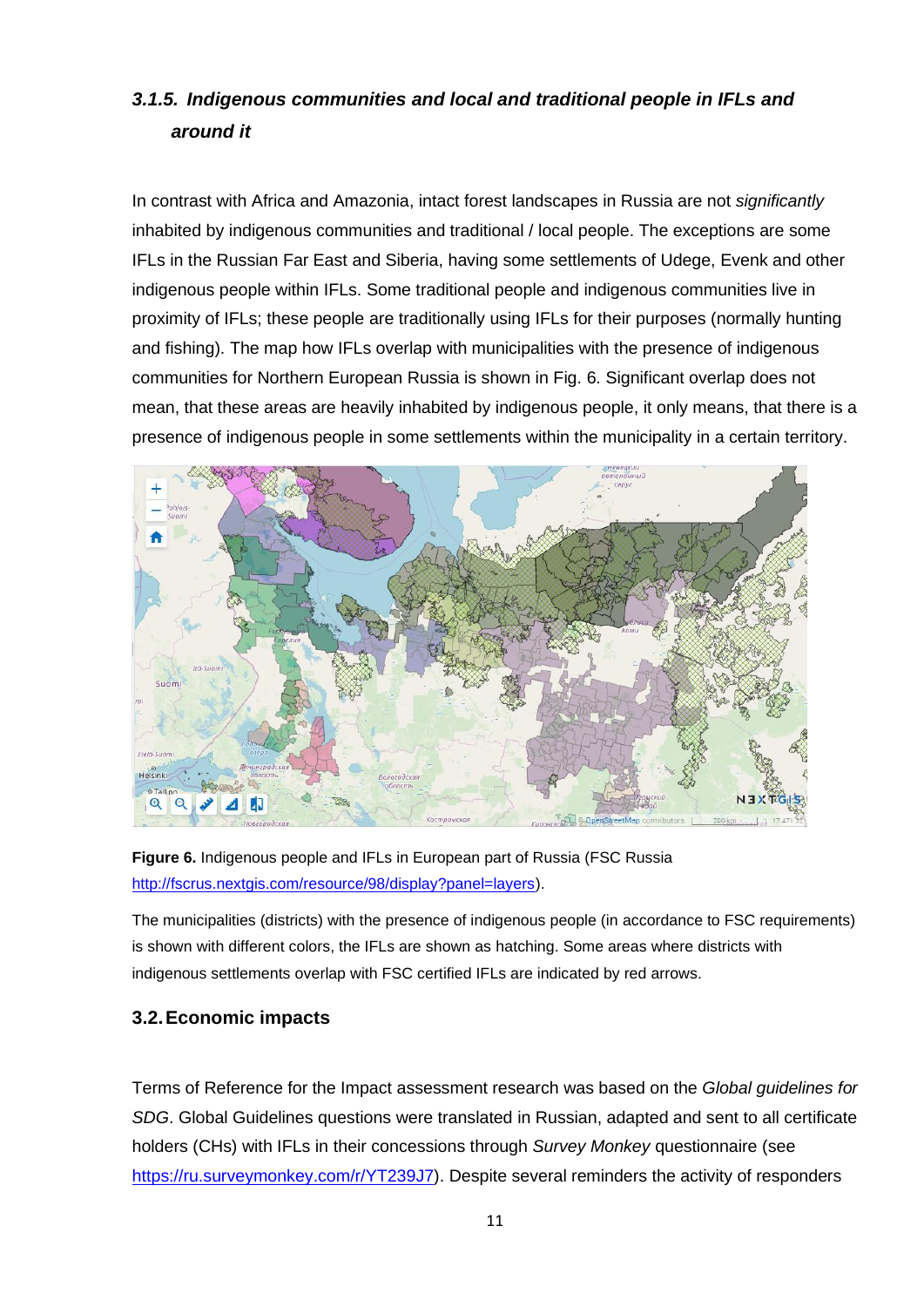was not high. In order to improve feedback direct interviews were conducted with key forest holdings, having IFLs in concession. CHs included companies Ilim Group, Titan Group, Mondi SLPK, Solikamskbumprom, Russian Forest Group (includes TSLK and Igirma LDK). In addition to that, we got the feedback from DOK Enisey from Siberia. These companies have in concession around two-thirds of IFLs in certified forests of Russia and are representative for the impact assessment research.

Key findings of the impact assessment research are summarized below. Detailed findings are presented in Table 3 (Appendix 1 B). Interview minutes (in Russian) are available by request.

### <span id="page-11-0"></span>*3.2.1. Is the implementation of Motion 65 economically viable, attractive and/or acceptable to all interested parties?*

Implementation of current M65 compatible NFSS 6-1 standard is difficult, but still economically viable for the most of assessed CHs. We found that at least two CHs (from interviewed ones), have significant economic problems associated with M65 requirements. One of them is planning to likely terminate their FSC certificate in a 2-5-year horizon due to the complexity of M65 requirements. Some of interviewed CHs have problems associated with *painful stakeholder consultation process* on IFL management. They complained on the difference of opinions among several stakeholders on IFLs management and the impossibility to find a consensus. From the interviews it is evident that *implementation of M65 requirements is not economically attractive for the vast majority of FSC CHs with high and medium dependence from IFL due to economic losses and painful stakeholder consultations*. At the same time the burden for the companies with low or light dependence of IFL the problem seems not be very high.

There are no specific benefits of IFL IGIs, which minimize the economic burden of companies. *At the moment the single benefit for IFL voluntary protection is FSC certification*. One carbon sequestration project, managed by the FSC CH in Russian Far East for protected IFL was not yet accepted by potential clients at the voluntary market of the green house sequestration trade. *Company image* or *ecosystem services certification* benefits are not feasible yet as benefits for the CHs with IFLs in concessions.

Some of the interviewed holdings are planning to expand their harvesting operations in IFLs in the future. The implementation of current moratorium obligations or 30% protection threshold for new operations in IFLs is generally accepted by FSC CHs, while many of them consider that as the maximum acceptable level for their business. As far as 50% and 80% scenarios is concerned, they are possible mostly for the companies with low dependence from IFLs or on temporary basis for CHs with a higher IFL dependence.

The case of one large FSC-certificate holder is the very good example of investment scenario, where new IFLs are engaged in forest management. In 2017 the CH started new five-year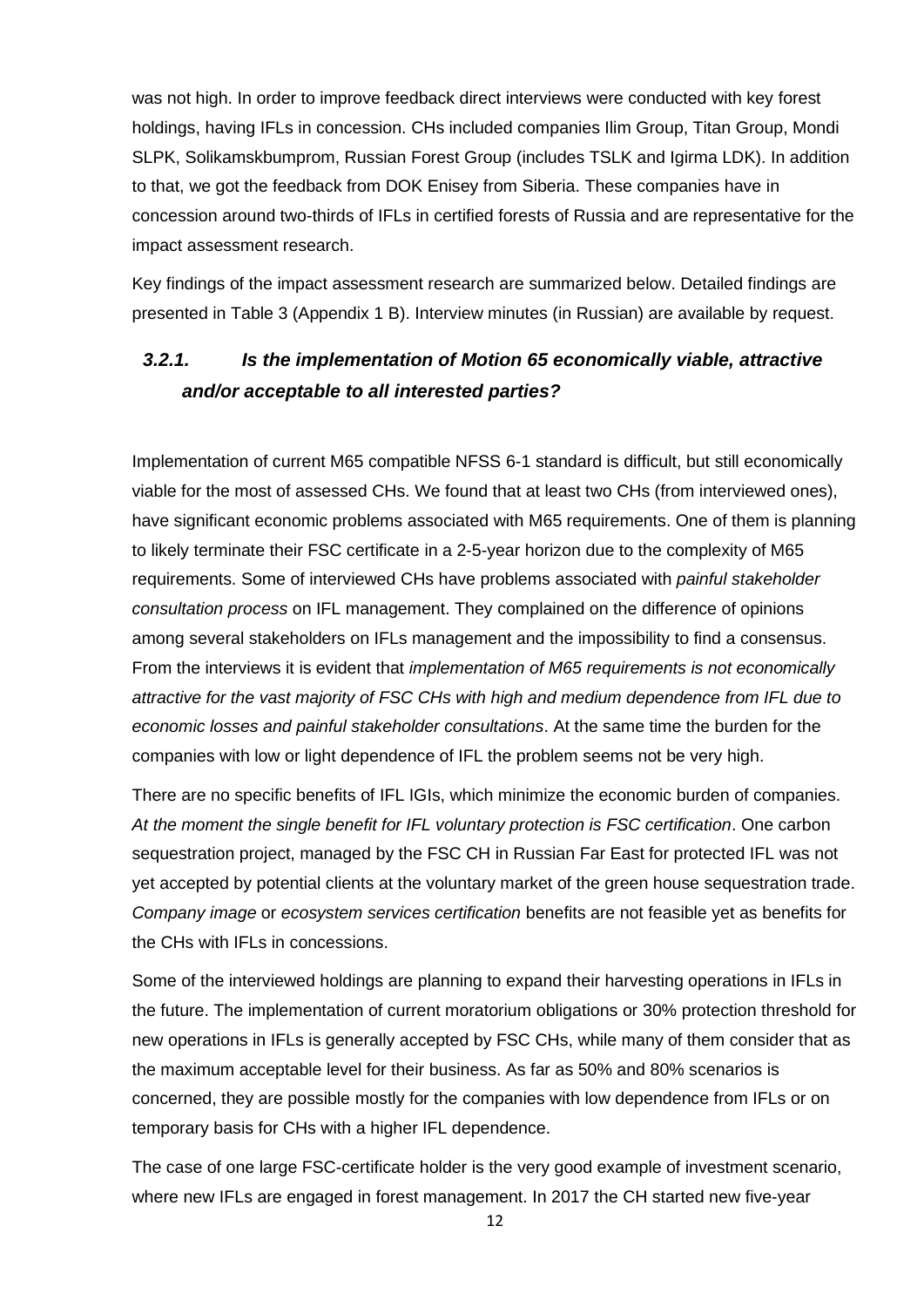investment in Siberia 920 Mio USD worth aimed to obtain a new concession in lease and to provide additional 2.5 Mio m3 of timber to production. The company plans to conduct FSC certification of the new concession. The social effect of the project will be in increasing tax revenues on all levels (federal, regional, and local) 50 Mio USD worth, and creating 100 new jobs in forest management. 800 000  $m<sup>3</sup>$  of timber out of 2 500 000  $m<sup>3</sup>$  of the annual allowable cut (AAC) in the concession overlap with IFL areas. The scenarios for different IFL thresholds calculated by the CH shows that the profitability of investment can be reached only for 50% and 30% threshold, while 80% in case of 32% of area of IFL in leasing is not profitable (IRR=-14%) (*IFL solution forum 2017*). CH is aimed to obtain 50% threshold and later 30% by implementing the project on the *national heritage forest site* establishment in IFL. At the same time implementation of investment project in new concession with IFLs is connected with the supply of non-IFL timber from company's suppliers. The costs of low impact forest management in IFL seems not to be included in the calculation, but it can be significant as well as the impact on the overall profitability. It is possible to say that the investment projects in concessions with medium (around 20-30%) dependence from IFL timber are profitable mainly within the range of 30-50% IFL protection thresholds.

#### IFL preservation share significantly affects economic efficiency of the investment project

| General economic<br>parameters of the                       | <b>Baseline</b><br>scenario | Scenarios with different IFL<br>preservation share |  |                             |          |
|-------------------------------------------------------------|-----------------------------|----------------------------------------------------|--|-----------------------------|----------|
| investment project                                          |                             | 80%                                                |  | 50 %                        | 30 %     |
| Additional costs for IFL<br>preservation, million \$        | 0                           | 14                                                 |  | 9                           | 5        |
| <b>NPV</b>                                                  | positive                    | minus                                              |  | positive                    | positive |
| IRR.%                                                       | 19                          | 14                                                 |  | 16                          | 18       |
| These parameters are unacceptable<br>for investment project |                             |                                                    |  | These scenarios could be    |          |
|                                                             |                             |                                                    |  | discussed with stakeholders |          |

The simulation scenario results with different IEL preservation share

Note. 1. The IFL preservation require of finding alternative sources of wood, which lead to increased costs for the wood supply. The cost of alternative sources of wood are higher by about 60-80% than the cost of wood from IFL.

2.All scenarios include no purchase of IFL wood from third-party suppliers.

**Figure 7.** Calculation of the profitability of an investment project in IFLs based on different thresholds for FSC CH in Siberia for the real investment project.

The implementation of M65 requirements seems fully attractive and acceptable for environmental stakeholders. However, there are regional differences in acceptance of M65 by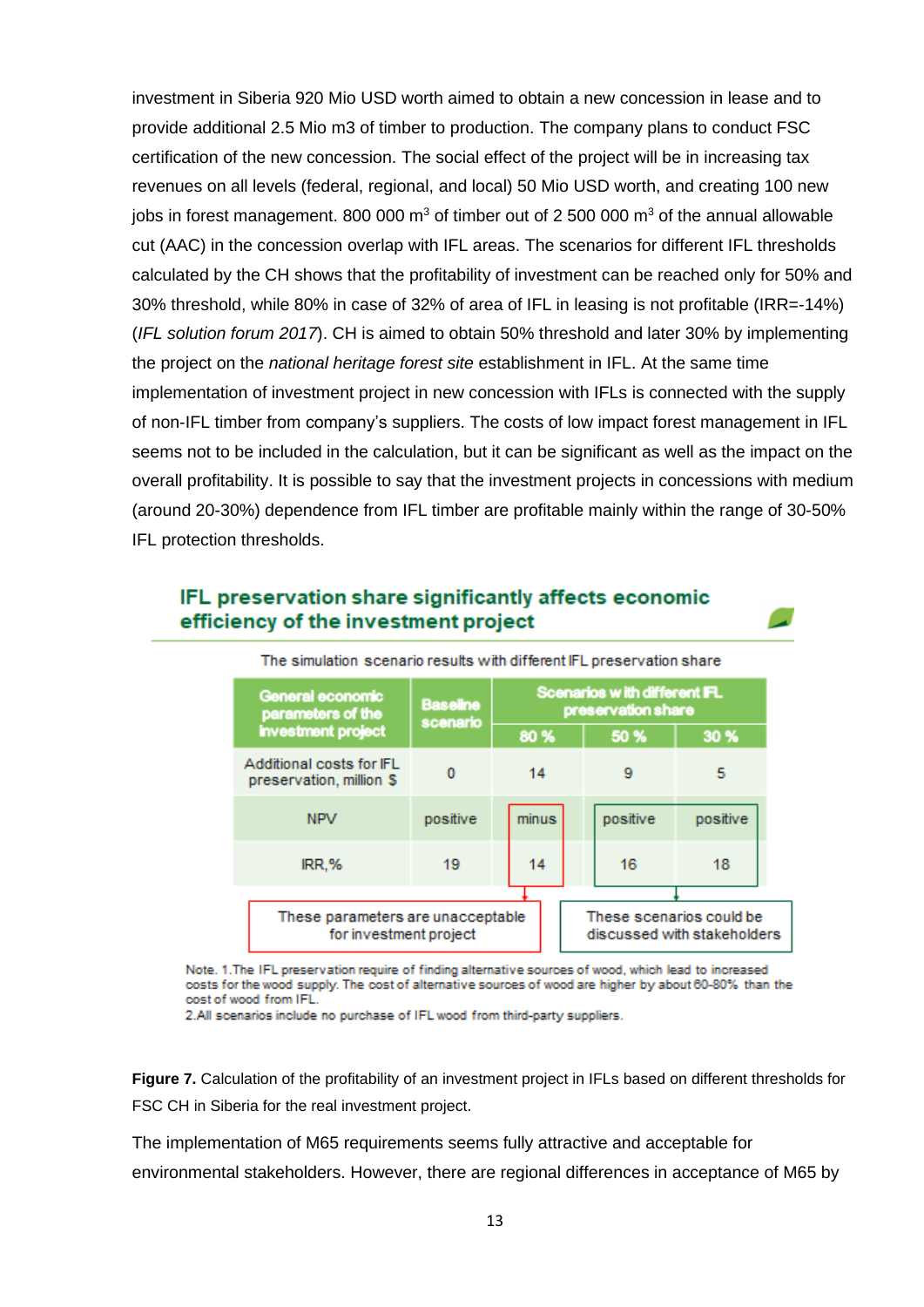social stakeholders. It seems that the majority of rural population in forests does not receive economic benefits from forest management, but with some exceptions (e.g. Ust-Pokshenga in Archangelsk et al). Forestry and forest industry related stakeholders, local administration may be in favor of logging of IFLs, while traditional and not forestry dependent people normally not. There is a geographical differentiation of opinions. As example in Archangelsk and Perm regions some local population is more engaged in forest management, while in Komi Republic mostly not. Indigenous people are more connected to IFLs than other groups, as IFLs are often belongs to their traditional lands. They are largely against any logging, including in IFLs. As a compromise *some* social stakeholders may tolerate 80% and are less tolerant to 50% and 30% scenarios of IFL protection for new projects. The geographical aspects of local stakeholders' attitude to harvesting, including in IFLs, need a special research<sup>3</sup>.

### <span id="page-13-0"></span>*3.2.2. What are the budget and financial sustainability implications of the implementation of Motion 65 for the certificate holder?*

Most of interviewed forest holdings report about 5-20% of their timber supplies coming from IFLs in own leasing, while two holdings report higher figures (up to 40%). The specific investments related to implementation of M65 are investments to secure protection of some core IFLs, agreed with SHs. These investments include *payment of the leasing fee* (for voluntary protected forests) and *costs of substitution of timber from IFLs to similar volume of non-IFL timber from suppliers*. These costs are generally 25-30% higher than own harvesting. At the moment there is no agreed methodic of calculating economic losses from protection of IFLs, but it is likely that such costs may be equal to *millions* or *first dozen millions* of USD for tree rotation cycle for a typical forest holding with IFLs. The investments required for implementation of the new Russian NFSS 7 for new certifications are connected with the new requirements, such as low impact forestry in non-core IFLs in 30% and 50% threshold scenario.

The research (*Lopatin 2018 et al*) indicated, that around **38%** of existing CHs in IFL may have long-term problems with sustainability of harvestings, where the real harvesting rates in combination with other disturbances, such as forest fires, forest pests exceed real reforestation. With current level of timber consumption they may at the end of 80 years rotation cycle start to use timber from protected core IFLs. Sustainability aspects (long-term securement of IFLs in FSC certified concessions) may become the third cornerstone of IFL policy by SDG, in addition to protection of core IFLs and low impact management in other parts of IFLs.

*The real issue is the requirement of new NFSS 7, Appendix 1H, that after 1st of January 2022 all newly certified IFLs should be 100% excluded from logging*. This big issue probably reflects

 $3$  The attitude may change with development of intensive forest management model, where local population may be engaged much more in thinning and reforestation operations, than nowadays.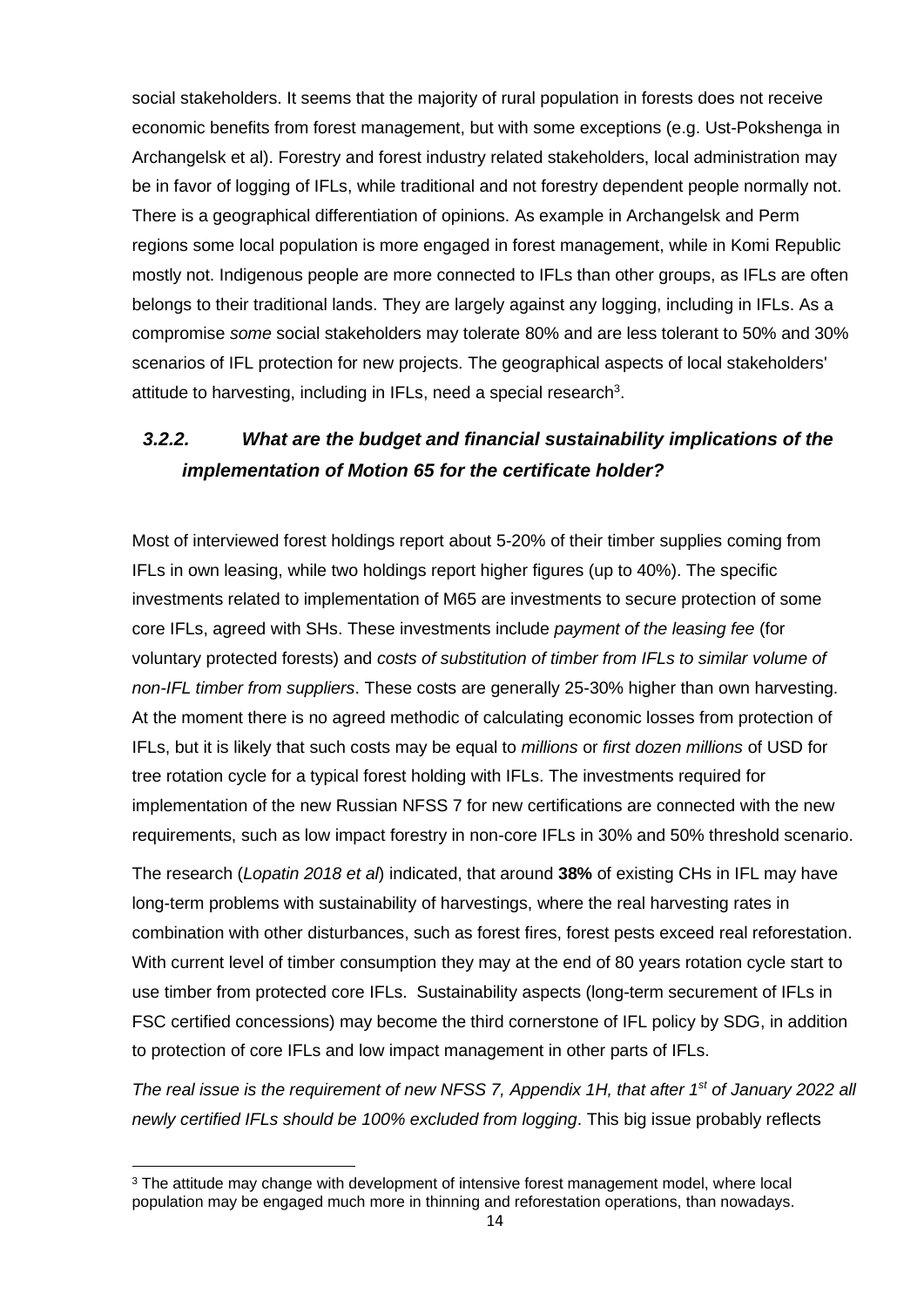international political debates around IFLs. In the same time they are not directly in line with M65 requirements, which do not contains such time closures for certification in IFLs. Such a radical requirement does not fully correspond to FSC three-chamber balanced approach to forest management and present political risk for FSC in conditions of development of national forest certification scheme and current government ideas to develop restrictions for certification in IFLs.

#### <span id="page-14-0"></span>**3.3.Social impacts**

## <span id="page-14-1"></span>*3.3.1. How are the returns and costs of the implementation of Motion 65 benefitting or disadvantaging the different stakeholder groups?*

To define the social impacts, questionnaires were sent, and interviews were conducted with key social stakeholders, such as Center of Independent Social Research, Network for Sustainable Development of Rural Areas, Center for Support for Indigenous People of the North, the Union of Salvation of Pechora and Silver Taiga. The outcomes of interviews can be found in Table 4 (Appendix 1B). The summary of social impacts is provided below.

There is a mix impact of returns and costs of M65 implementation for different stakeholder groups in Russia. In the places, where local population *is significantly engaged* in forest management (FM), implementation of M65 may have *negative impact* on jobs, level of wages, social services. In places, where local population is *not engaged* in FM works, protection of part of IFLs has *moderate positive impacts* on well-being of people due to conservation of part of their traditional lands. Indigenous people are the most vulnerable group, they often have traditional hunting and fishing areas in IFL and they mostly welcome M65 approach.

# <span id="page-14-2"></span>*3.3.2. How are Indigenous Peoples, traditional peoples and/or forest dependent communities recognized and impacted (positively and/or negatively) by the Intact Forest Landscape, particularly within the certified concession?*

Collection (and sales) of wild berries, mushrooms, Siberian and Korean pine nuts, hunting and fishing provides a significant part of income for traditional and indigenous people, forest dependent communities in Russia. Some researches shows, that the share of income for selfemployed or retired traditional people from forests may reach 60-80% of the overall income (*Non-timber forest products, WWF*). Normally these people use forests ecosystem services in 5- 10 km range from settlements, if there are no car roads (only trails). Longer distances can be covered by traditional hunters and pine nuts pickers. In some places, like Onega peninsula in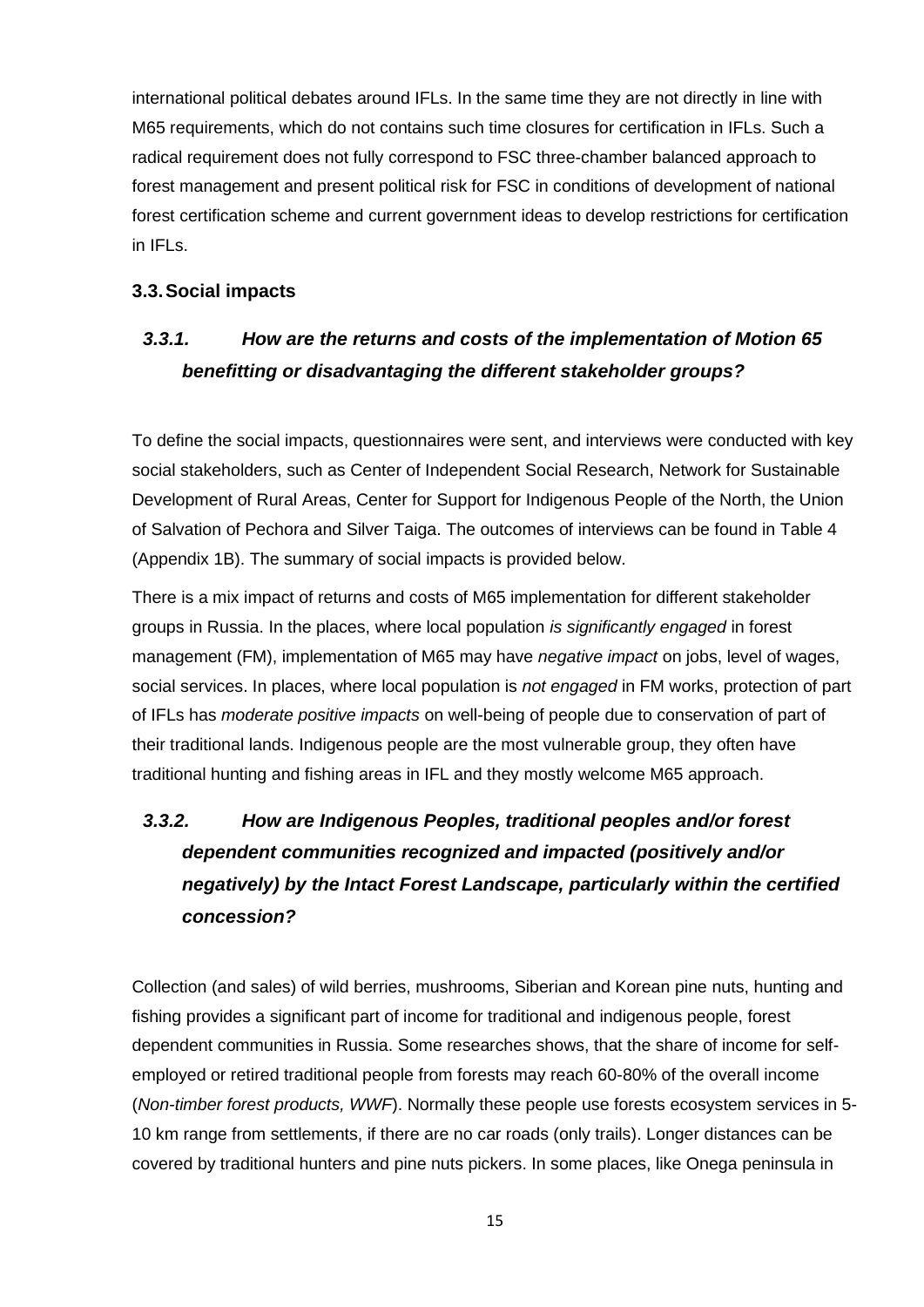Archangelsk region, IFL is located close to the settlements, while in other places the distance may be 30-50 km and more.

Intact forest landscapes are the area of traditional nature use by indigenous people, traditional people and forest dependent communities. Normally it serves as hunting and fishing areas and as recreation areas (for some traditional people). IFLs with Siberian and Korean pines in Siberia and the Russian Far East are used also for collection of pine nuts (non-timber forest products). Some northern pre-tundra IFLs in European part of Russia serves as pasture land for domesticated reindeer. It is important to note that intact forest landscapes form the traditional environment and natural heritage for such people, and change of this environment due to logging affects, to some extent, not only well-being, but also people lifestyles and mind. The value of forests, including IFLs, to traditional people depends on proximity of forests to settlements.

Protection of core IFLs in FSC certified concessions is a positive factor for the majority of indigenous and traditional people, which wellbeing does not depend on forest management. In certified forests, the companies carry out consultations with indigenous and traditional people in order to define and protect some of most important HCVF 5 and 6. In some places they may overlap with IFLs (HCVF 2).

#### <span id="page-15-0"></span>**3.4.Environmental impacts**

To define the environmental impacts, the questionnaires were sent, and interviews were conducted with key environment stakeholders, such as WWF Russia (having representatives in several offices in Russia), Silver Taiga organization. The summary of findings is presented below.

Fragmentation of non-core IFLs, agreed for management by CHs with stakeholders, happens within the FSC-certified concessions (Fig. 5). The current NFSS 6-1 does not provide enough requirements to stop IFL fragmentation. The requirements of the new *NFSS 7* are much more focused on decreasing fragmentation even for non-core IFLs agreed for forest management. No government policies and mechanisms are in place to protect IFLs, the "*national heritage forests*" category is not yet operational and the discussion is on-going in the Federal Forest agency about its relevance to IFLs.

At the moment zoning of IFL for the purposes of protection and management is provided on the basis of negotiations between CH and stakeholders. Some CHs complain that stakeholders have different views and cannot agree with each other, or a company is in disagreement with stakeholders. Some consultants started to talk about forests of high economic values, which have priority over natural values. In such situation it is worth to explore more scientific based approach based on assessment of costs of ecosystem services. The relevant example for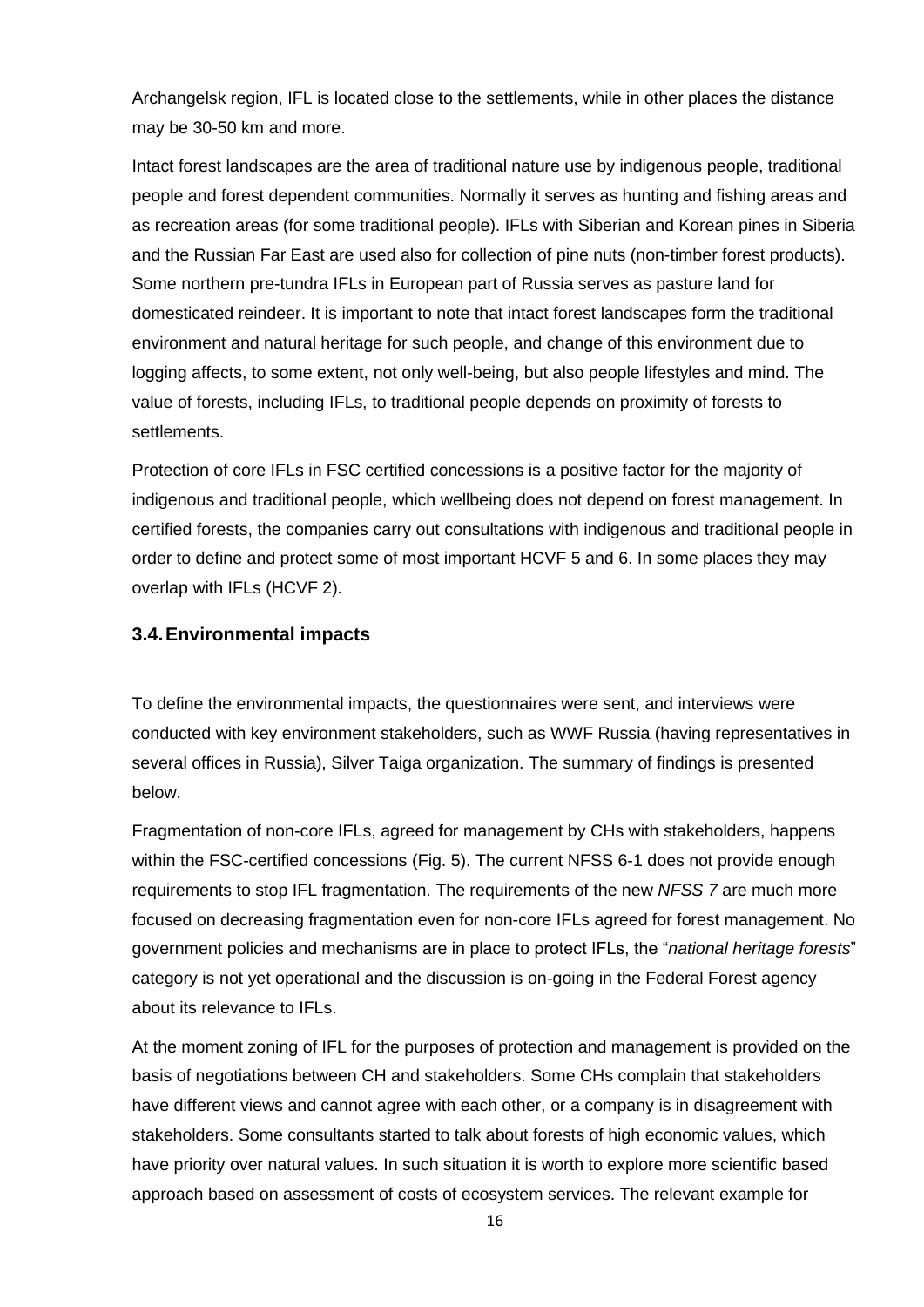Russia is the Belarus normative document – *Technical Code of Practice* (TCP) for assessing the value of biological diversity. Belarus Forestry Ministry uses this method, when disputes arise among different parties about the allocation of forest to commercial use or protection.

### <span id="page-16-0"></span>**4. Recommendations of the Impact assessment research**

The current IFL policy and NFSS 6 and draft NFSS 7 in Russia are largely based on environmental NGOs positions on protection and management of IFLs. This vision is based on significant practical socio-ecological experience, but does not fully incorporate economic aspects, which are important to safeguard FSC certification and ensure at least partial protection of IFLs in long term.

This research identified different impacts of NFSS 6-1 and M65 on IFLs, certificate holders and social stakeholders, including indigenous people. The overall recommendation of the M34 assessment to FSC Russia Board, SDG and FSC International is to develop a more balanced and site-adapted policy for protection and management of IFLs, to make it more flexible to the needs of stakeholders and certificate holders with the aim to ensure long-term and secure protection of IFLs by FSC scheme. This policy may be transformed later into Russian NFSS requirements during its next revision. The following action points are proposed to establish such a policy.

# **Action point 1.** *Urgently to resolve the conflict between the Government strategy's goal to increase the harvesting volume to 70 Mio m<sup>3</sup> in 12 years mainly in IFL areas and FSC clause that foresees 100% protection of IFLs after 1st of January 2022*

The Russian government adopted in 2018 the new forest sector strategy aimed to increase revenues from forests for the national economy. FSC clause, which requires 100% protection of IFLs after 2022, is based on the credibility issue and is largely connected with the Greenpeace vision on IFL (Greenpeace 2017). Possible consequences for the FSC scheme in Russia: the Government may decide to regulate FSC IFL requirements through the national legislation. Some announcements were already made on this subject by top officials (Rosleskhoz 17/2018). Whether FSC will not be able to conduct certification in IFL areas, other less demanding certification schemes that do not provide for protection for IFLs will certify these IFLs instead. As the result IFLs within the area of forest industry expansion may be lost.

*Recommendations to FSC Russia board / SDG Russia: To revise this clause ASAP in the current standard setting cycle or after accreditation of the standard*.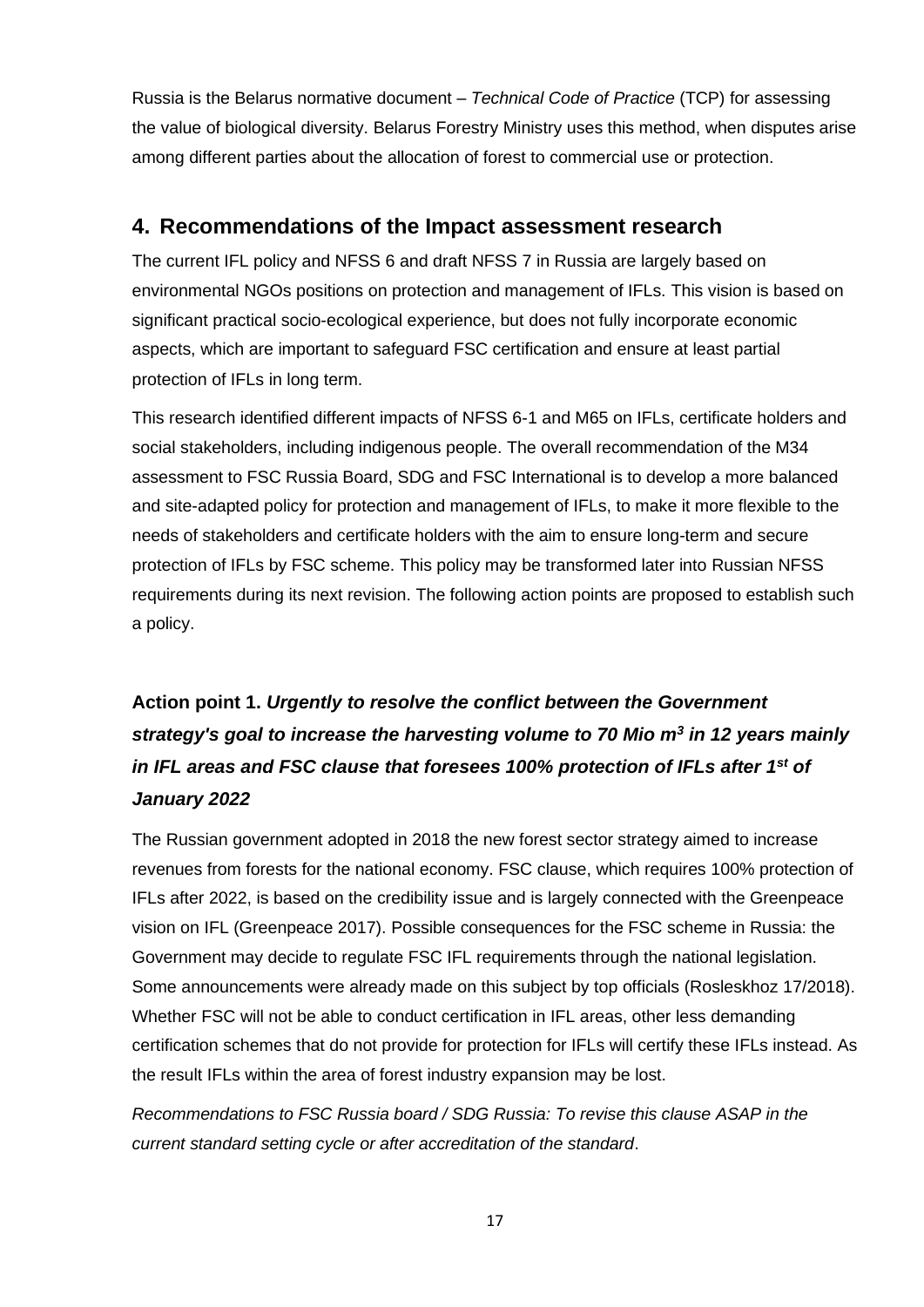### **Action point 2. To f***ine-tune IFL protection thresholds for FSC CHs with a different level of dependence on IFL timber*

The new draft NFSS 7 foresees three IFL protection thresholds: 30%, 50% and 80%. The significant number of FSC CHs with IFL in their concession has low percentage of IFLs (Fig 2). For example, around 30% of FSC CHs have 0.1-5% of concession area as IFL. These CHs have low dependence from IFL timber in their supply. It is recommended to test, whether other (e.g. higher) M65 thresholds are relevant for the CHs with low dependence from IFL timber. In case of moderate dependence from IFL timber (e.g. IFLs make up 20-30% of a concession), the more flexible thresholds, stretching from 30 to 50% are recommended. In case of high dependence only lowest threshold is feasible, while it may be revision of NFSS requirements for such category is needed. At the moment exemptions to the rules are regulated individually, while the more clear and objective procedures are needed for high IFL dependency situation.

*Recommendation to SDG Russia: To elaborate a more flexible approach to IFL protection, than the current three-threshold approach*, *especially for situations with high dependency on IFLs.*

## **Action point 3.** *To conduct a research on social policy in IFLs, with focus on practical solutions for certification of forest holdings*

It was found that nine large forest holdings in Russia are responsible for 92% protection of IFLs. FSC aim is to ensure long term conservation of IFLs within the certified concessions. This can be achieved only if forest holdings will have continuous certification according to FSC scheme and will be satisfied by the outcomes of FSC certification. One large holding has already left FSC, one or two holdings may follow in 2-5 years. It is recommended for FSC Russia / SDG to conduct a research, which will focus on social aspects of IFL protection within forest holdings. As an example, some forest holdings have 1-2 harvesting companies, where the % of IFLs in the concession is higher, than average (e.g. Ust-Pokshenga LPH, Krasnovishersk Les et al) and the requirements for their protection are high. At the same time local population there may be dependent from forest management. Strict IFL requirements may lead to social collapses, which cannot be the goal of FSC and organizations, which seek the harmony between nature and people. It is important to investigate the situations in depth, to elaborate suggestions how to deal with such difficult social situations, and to provide recommendations for amendment, if necessary, existing FSC policies and procedures.

*Recommendation to SDG / Board FSC Russia: To provide a research of social situations in forest holdings, discuss and adapt existing IFL obligations and future IFL policy to the social and economic situations of forest holdings*.

18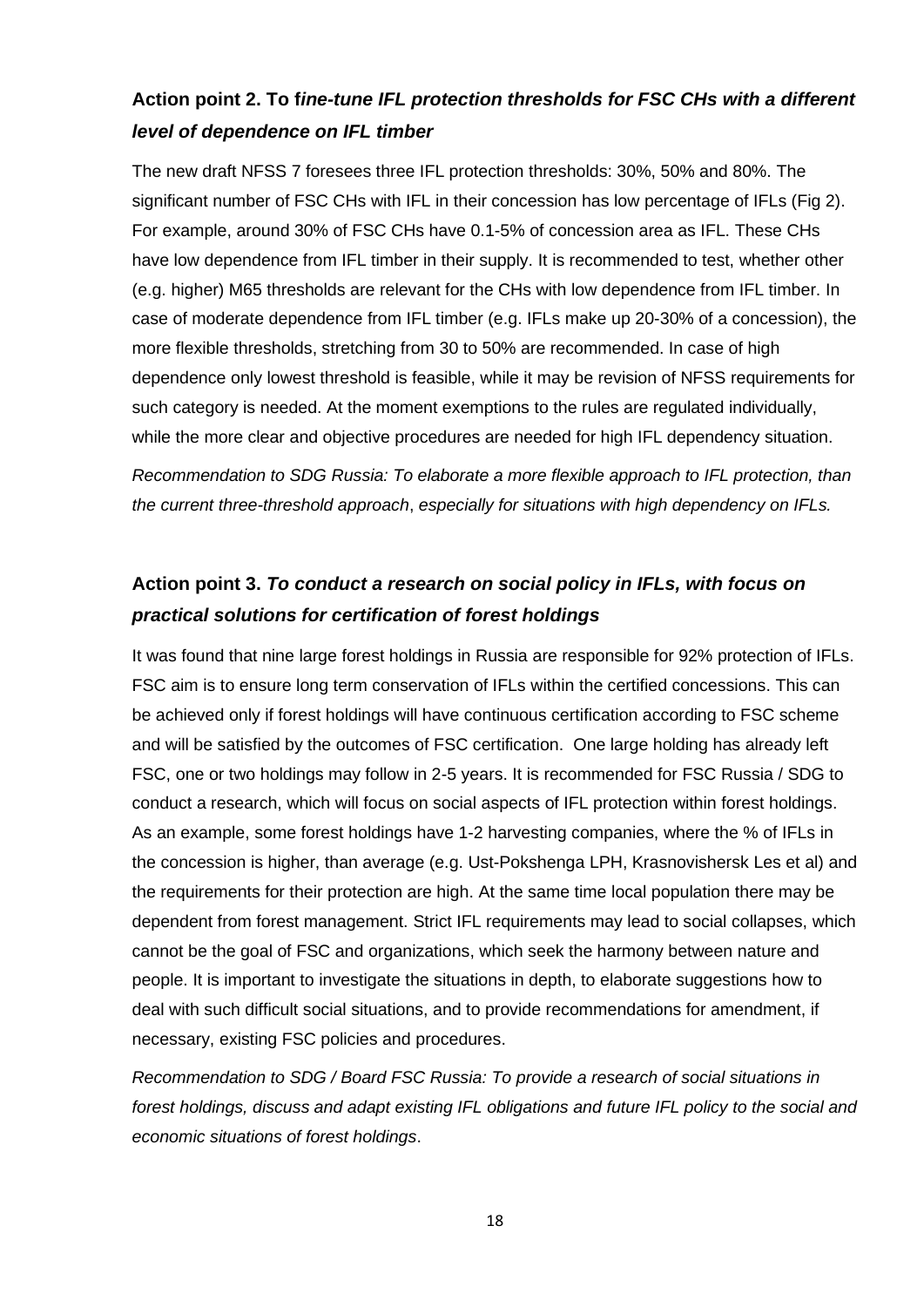# **Action point 4.** *To resolve contradiction between long-term conservation of IFLs in FSC certified concessions and current volumes of harvesting and timber consumption*

The recent research (*Lopatin et al, 2018*) indicates that around 38% of existing CHs in IFL *may* have long-term problems with the sustainability, and with the current level of timber consumption it may start to use timber from core IFLs at the end of a 80-year rotation cycle. Sustainability aspects (long-term securement of IFLs in FSC certified concessions) should become the third cornerstone of IFL policy by SDG in addition to protection of core IFLs and low impact management in other parts of IFLs.

*Recommendation to SDG / Board of FSC Russia: To continue research the sustainability of harvesting in IFL areas, but to do that in a dialogue with forest holdings and with the use of a better set of data*.

#### **Action point 5.** *To improve stakeholder consultations for IFL zoning*

It was found that some FSC CHs complained on the quality of negotiations with stakeholders, especially in situations, when stakeholders have different opinions about zoning of IFLs. As stakeholders are part of FSC scheme, it is necessary to discuss and propose clearer rules for stakeholder consultations, and the role of SDG in case of disagreement between stakeholders. This is especially important in the case of government's active engagement in IFL process and possibilities for unexperienced stakeholders (from Parliament's organized regional forest forums) to be engaged in IFL consultations.

*Recommendations to SDG Russia: To prepare recommendations for stakeholder consultations.*

## **Action point 6.** *To provide additional economic and image incentives for certificate holders in IFLs*

Very high costs of protection of IFLs by CHs were identified. The single incentive for companies to cover these costs is FSC certification. It is important to offer additional incentives for FSC CHs in IFLs. One of the incentives is application of FSC ecosystem services to the companies in IFL. There is a need to develop communication templates which will emphasis company commitment to protect IFL and inform market about it.

*Recommendations to FSC International: To develop pilot project on ecosystem certification for FSC CH in IFL in Russia. To develop communication package / template for FSC CHs with IFL, aimed to deliver information about company commitment to protect IFL. Inform market players about this initiative.*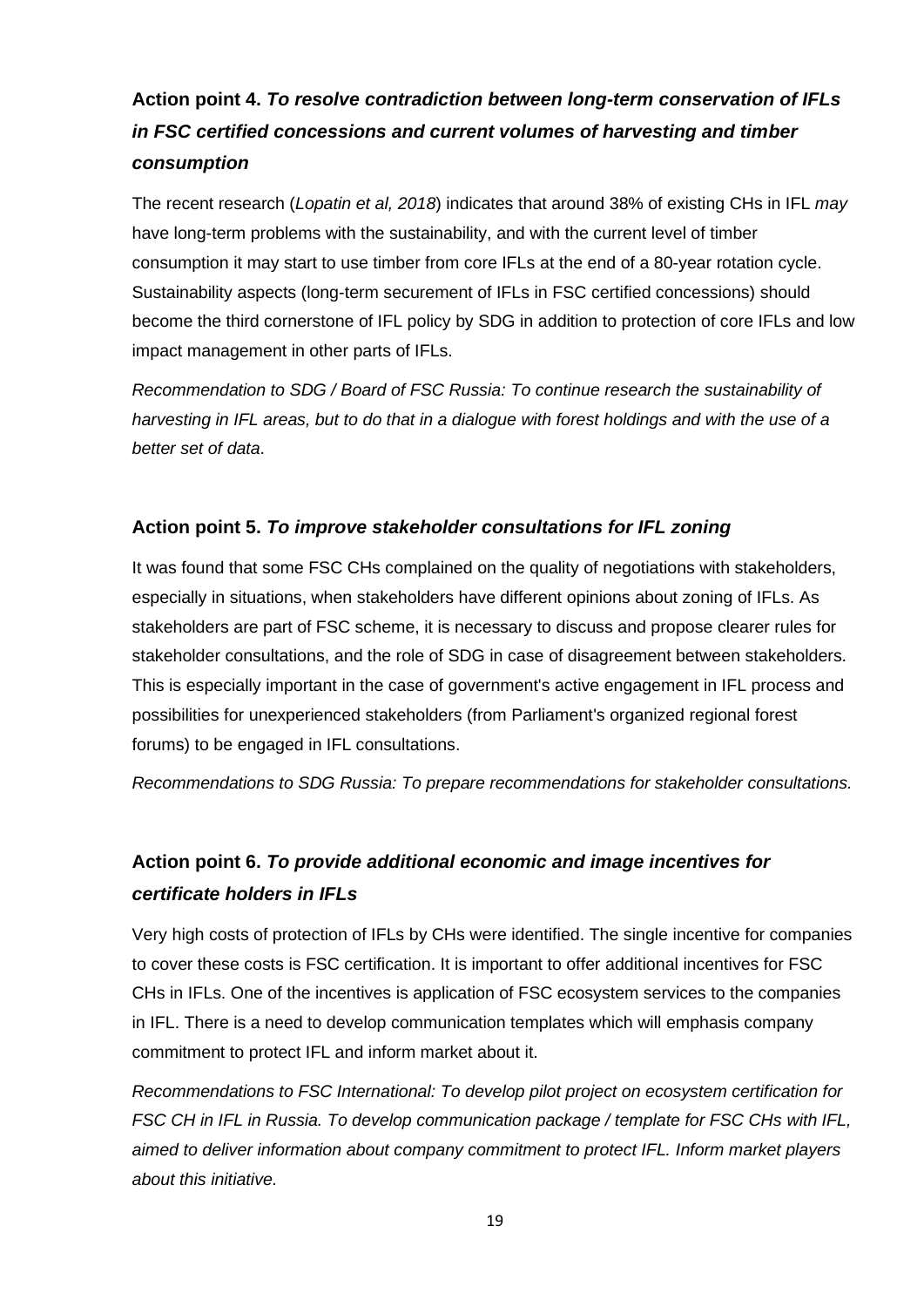## **Action point 7***. To test monetary assessment of ecosystem services for biodiversity protection in IFL zoning*

Difficult and painful stakeholder consultations to develop zoning of IFL (and other HCVF), may be improved and in some cases replaced by the approach, successfully implemented in Belarus (*[Technical](http://ecoinv.by/images/pdf/tkp_fond/_17.02-10-2012_.pdf) Code of Practice, 2012*) and some other countries. This approach consists of application of monetary assessment of ecosystem services to define areas suitable for conservation and areas for management. The use of this approach may help in case of disagreements and disputes between stakeholders and CH. It can be also regarded as a step toward implementation of FSC long-term aim – the true value of forests is recognized and fully incorporated into society.

*Recommendation to SDG / FSC Russia board: To provide a pilot project on the use of monetary assessment of ecosystem services to define areas suitable for conservation and areas for management*.

## **Action point 8.** *To amend the FSC Russia Web resource about traditional and indigenous people with focus on IFLs*

The analysis of CB audit reports in the areas, where traditional and indigenous people are potentially present, according the map (maps.fsc.ru) shows, that only in a limited amount of cases such groups were mentioned and touched in the audits reports. To fill this gap, and according the requirement of the new draft NFSS 7 for Russia it is recommended to amend the existing web resource (GIS), addressed to CBs, stakeholders, experts about indigenous and traditional people presence *in and nearby IFLs*, their legal and common rights, ownership and land-use rights, their intentions and plans in IFLs, existing disputes et al. This web resource will cover current information gaps and facilitate better stakeholder consultations.

*Recommendation to FSC Russia: To amend existing FSC web resource that provides information about the presence of traditional and indigenous people, by incorporating information on indigenous people rights, intentions and plans with focus on the areas within and nearby IFLs.*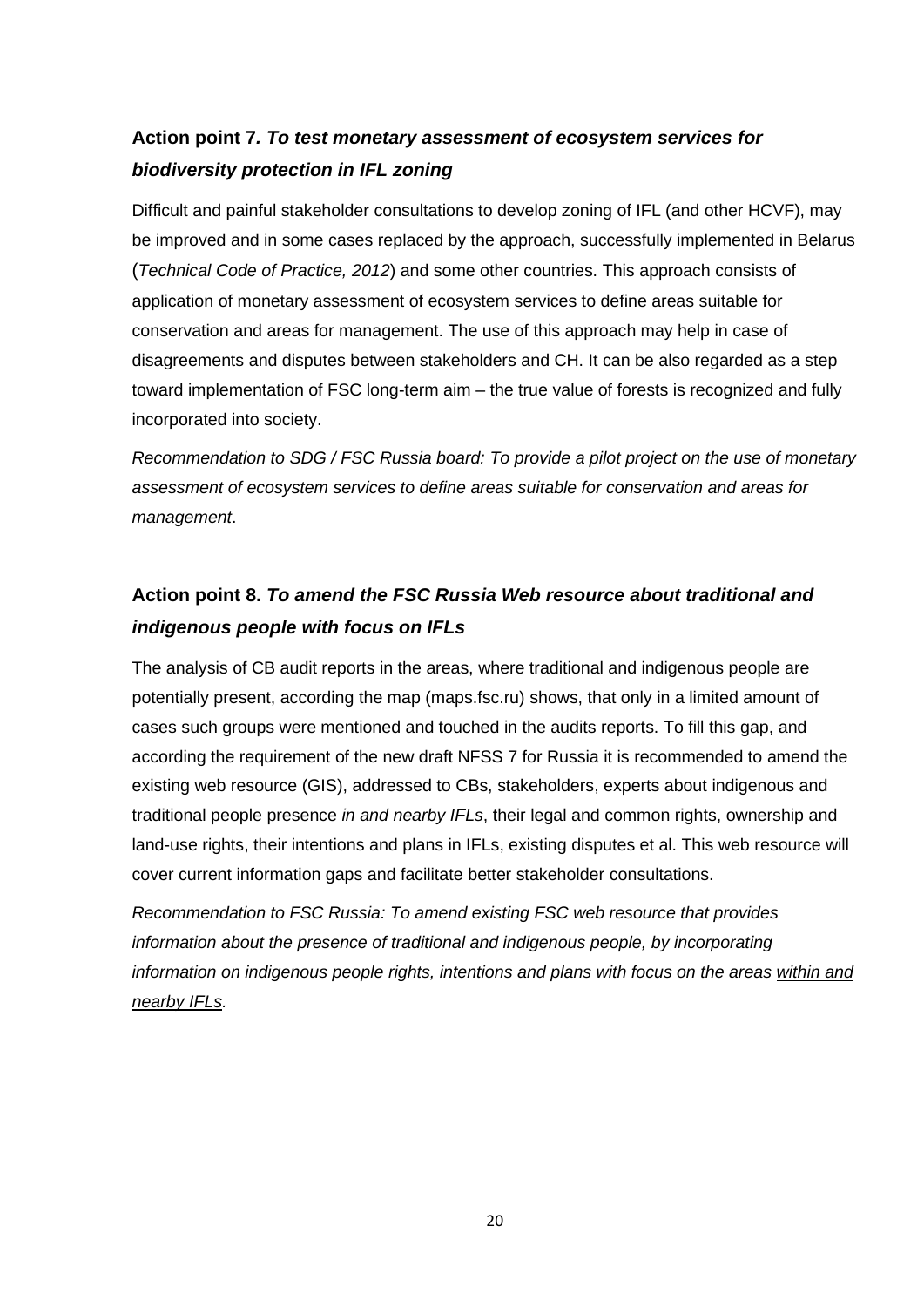### <span id="page-20-0"></span>**5. Annex 1. Additional information and results of assessment**

### <span id="page-20-1"></span>**a. Motion 34 / 2017. Source: ic.fsc.org**

| Regional assessments of the impacts of the implementation of Motion<br>34 / 2017<br>65/2014 |                             |                               |                            |
|---------------------------------------------------------------------------------------------|-----------------------------|-------------------------------|----------------------------|
|                                                                                             | <b>Policy Motion</b>        | Original language:<br>English |                            |
|                                                                                             | <b>PROPOSER:</b>            | 1st SECONDER:                 | 2nd SECONDER:              |
| Name:                                                                                       | Benoit Jobbe Duval          | Dr Marie Mbolo                | Mr. Elie Olivier Ngoa      |
| Organization:                                                                               | <b>ATIBT</b>                | Individual                    | Individual                 |
| Chamber:                                                                                    | <b>Economic North</b>       | Social South                  | <b>Environmental South</b> |
| E-mail:                                                                                     | benoit.jobbeduval@atibt.org | mbolo821@gmail.com            | Elie.Ngoa@gfa-group.de     |

Policy Motion (high-level action request):

Enable the conducting of regional assessments of the short and long-term impacts - positive and negative - of the management and protection measures associated with the implementation of Motion 65/2014 and the International Generic Indicators (IGI) which are the starting point for developing National Standards. In accordance with item 5 of the Motion, these assessments should compare various scenarios of implementing Motion 65/2014 and the IGIs and consider the environmental, social, and economic dimensions. Particular effort will be made to ensure the inclusion of impacts on indigenous Peoples, traditional peoples and forest dependent communities in these assessments.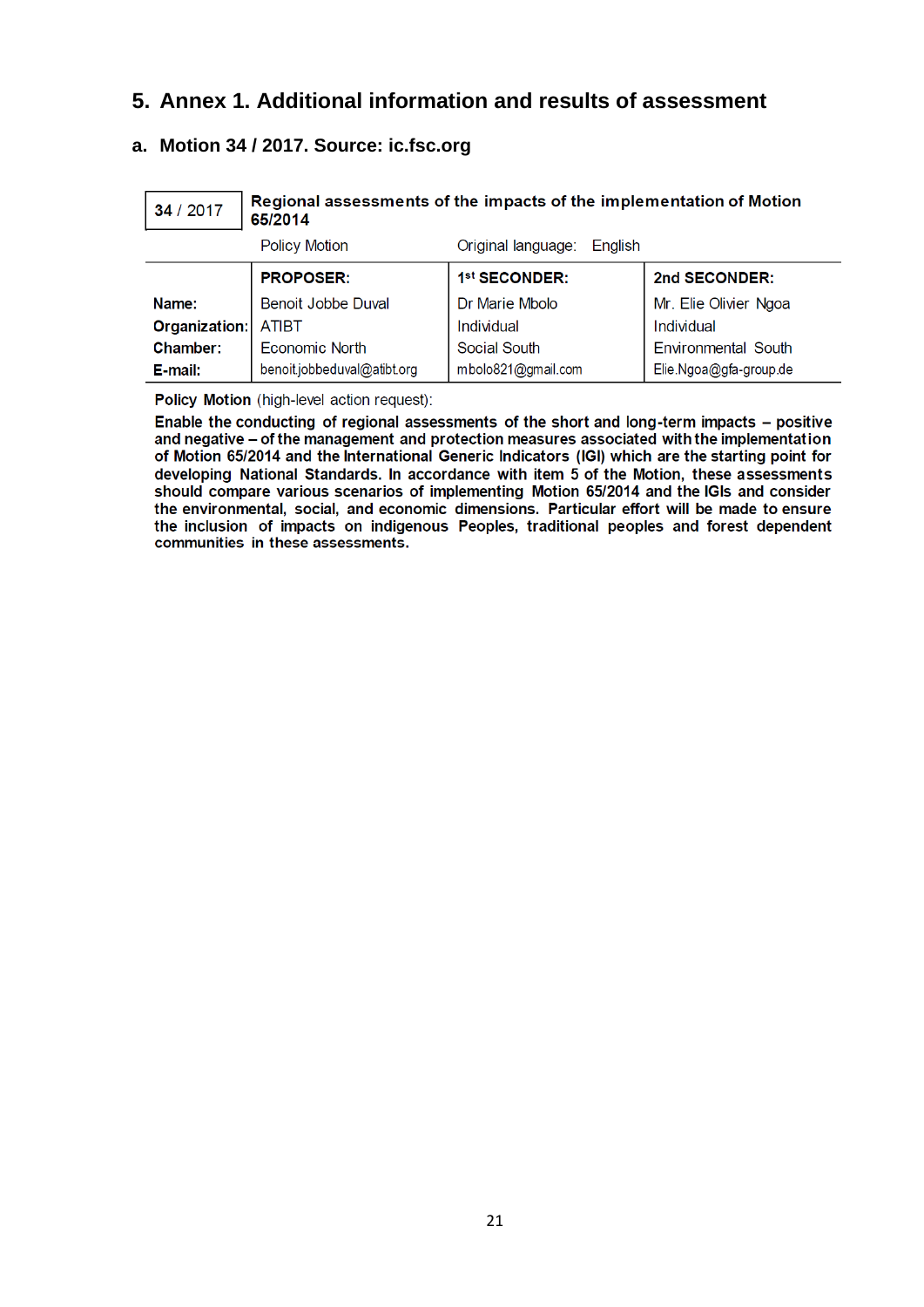### <span id="page-21-0"></span>**b. Findings of the M34 assessment**

# **Table 1. Management regimes for IFLs in the current Russian NFSS 6-1 and Motion**

**65/2014***. Source: FSC Russia web site*

| landscapes according FSC-STD-RUS-<br>landscapes according Motion 65/2014<br>V6-1-2012 National Forest stewardship<br>standard for Russia<br><b>Criterion 9.1.</b> Assessment to determine<br>To ensure the implementation of Principle 9 and<br>the presence of the attributes consistent<br>the protection of Intact Forest Landscapes – the<br>with High Conservation Value Forests will<br>world's remaining large undisturbed forest areas<br>be completed, appropriate to scale and<br>contained in HCV2 - across FSC certified<br>operations, FSC will direct Standard Development<br>intensity of forest management.<br>Groups (SDGs) and Certification Bodies (CBs),<br>Criterion 9.2. The consultative portion of<br>where no SDG exists, to develop, modify, or<br>the certification process must place<br>strengthen (according to standards revision<br>emphasis on the identified conservation<br>processes) indicators within National Standards<br>attributes, and options for the<br>and CB standards that aim to protect the vast<br>maintenance thereof<br>majorities of IFLs. Taking into account scale,<br>Criterion 9.3. The management plan shall<br>intensity and risk as well as respecting the<br>include and implement specific measures<br>activities, customary and legal rights of traditional<br>that ensure the maintenance and/or<br>forest communities, this process will:<br>enhancement of the applicable<br>1) Be based on best available, independent, peer-<br>conservation attributes consistent with the<br>reviewed science and other information;<br>precautionary approach. These measures<br>2) Take into consideration IFL degradation in FSC<br>shall be specifically included in the<br>FMUs since 2000;<br>publicly available management plan<br>summary<br>3) Respect Free Prior and Informed Consent of<br>9.3.3. Large forest landscapes minimally<br>indigenous Peoples, traditional peoples and | <b>Management regime for Intact forest</b> | <b>Management requirements for Intact forest</b> |
|------------------------------------------------------------------------------------------------------------------------------------------------------------------------------------------------------------------------------------------------------------------------------------------------------------------------------------------------------------------------------------------------------------------------------------------------------------------------------------------------------------------------------------------------------------------------------------------------------------------------------------------------------------------------------------------------------------------------------------------------------------------------------------------------------------------------------------------------------------------------------------------------------------------------------------------------------------------------------------------------------------------------------------------------------------------------------------------------------------------------------------------------------------------------------------------------------------------------------------------------------------------------------------------------------------------------------------------------------------------------------------------------------------------------------------------------------------------------------------------------------------------------------------------------------------------------------------------------------------------------------------------------------------------------------------------------------------------------------------------------------------------------------------------------------------------------------------------------------------------------------------------------------------------------------------------------------|--------------------------------------------|--------------------------------------------------|
|                                                                                                                                                                                                                                                                                                                                                                                                                                                                                                                                                                                                                                                                                                                                                                                                                                                                                                                                                                                                                                                                                                                                                                                                                                                                                                                                                                                                                                                                                                                                                                                                                                                                                                                                                                                                                                                                                                                                                      |                                            |                                                  |
|                                                                                                                                                                                                                                                                                                                                                                                                                                                                                                                                                                                                                                                                                                                                                                                                                                                                                                                                                                                                                                                                                                                                                                                                                                                                                                                                                                                                                                                                                                                                                                                                                                                                                                                                                                                                                                                                                                                                                      |                                            |                                                  |
|                                                                                                                                                                                                                                                                                                                                                                                                                                                                                                                                                                                                                                                                                                                                                                                                                                                                                                                                                                                                                                                                                                                                                                                                                                                                                                                                                                                                                                                                                                                                                                                                                                                                                                                                                                                                                                                                                                                                                      |                                            |                                                  |
|                                                                                                                                                                                                                                                                                                                                                                                                                                                                                                                                                                                                                                                                                                                                                                                                                                                                                                                                                                                                                                                                                                                                                                                                                                                                                                                                                                                                                                                                                                                                                                                                                                                                                                                                                                                                                                                                                                                                                      |                                            |                                                  |
|                                                                                                                                                                                                                                                                                                                                                                                                                                                                                                                                                                                                                                                                                                                                                                                                                                                                                                                                                                                                                                                                                                                                                                                                                                                                                                                                                                                                                                                                                                                                                                                                                                                                                                                                                                                                                                                                                                                                                      |                                            |                                                  |
|                                                                                                                                                                                                                                                                                                                                                                                                                                                                                                                                                                                                                                                                                                                                                                                                                                                                                                                                                                                                                                                                                                                                                                                                                                                                                                                                                                                                                                                                                                                                                                                                                                                                                                                                                                                                                                                                                                                                                      |                                            |                                                  |
|                                                                                                                                                                                                                                                                                                                                                                                                                                                                                                                                                                                                                                                                                                                                                                                                                                                                                                                                                                                                                                                                                                                                                                                                                                                                                                                                                                                                                                                                                                                                                                                                                                                                                                                                                                                                                                                                                                                                                      |                                            |                                                  |
|                                                                                                                                                                                                                                                                                                                                                                                                                                                                                                                                                                                                                                                                                                                                                                                                                                                                                                                                                                                                                                                                                                                                                                                                                                                                                                                                                                                                                                                                                                                                                                                                                                                                                                                                                                                                                                                                                                                                                      |                                            |                                                  |
|                                                                                                                                                                                                                                                                                                                                                                                                                                                                                                                                                                                                                                                                                                                                                                                                                                                                                                                                                                                                                                                                                                                                                                                                                                                                                                                                                                                                                                                                                                                                                                                                                                                                                                                                                                                                                                                                                                                                                      |                                            |                                                  |
|                                                                                                                                                                                                                                                                                                                                                                                                                                                                                                                                                                                                                                                                                                                                                                                                                                                                                                                                                                                                                                                                                                                                                                                                                                                                                                                                                                                                                                                                                                                                                                                                                                                                                                                                                                                                                                                                                                                                                      |                                            |                                                  |
|                                                                                                                                                                                                                                                                                                                                                                                                                                                                                                                                                                                                                                                                                                                                                                                                                                                                                                                                                                                                                                                                                                                                                                                                                                                                                                                                                                                                                                                                                                                                                                                                                                                                                                                                                                                                                                                                                                                                                      |                                            |                                                  |
|                                                                                                                                                                                                                                                                                                                                                                                                                                                                                                                                                                                                                                                                                                                                                                                                                                                                                                                                                                                                                                                                                                                                                                                                                                                                                                                                                                                                                                                                                                                                                                                                                                                                                                                                                                                                                                                                                                                                                      |                                            |                                                  |
|                                                                                                                                                                                                                                                                                                                                                                                                                                                                                                                                                                                                                                                                                                                                                                                                                                                                                                                                                                                                                                                                                                                                                                                                                                                                                                                                                                                                                                                                                                                                                                                                                                                                                                                                                                                                                                                                                                                                                      |                                            |                                                  |
|                                                                                                                                                                                                                                                                                                                                                                                                                                                                                                                                                                                                                                                                                                                                                                                                                                                                                                                                                                                                                                                                                                                                                                                                                                                                                                                                                                                                                                                                                                                                                                                                                                                                                                                                                                                                                                                                                                                                                      |                                            |                                                  |
|                                                                                                                                                                                                                                                                                                                                                                                                                                                                                                                                                                                                                                                                                                                                                                                                                                                                                                                                                                                                                                                                                                                                                                                                                                                                                                                                                                                                                                                                                                                                                                                                                                                                                                                                                                                                                                                                                                                                                      |                                            |                                                  |
|                                                                                                                                                                                                                                                                                                                                                                                                                                                                                                                                                                                                                                                                                                                                                                                                                                                                                                                                                                                                                                                                                                                                                                                                                                                                                                                                                                                                                                                                                                                                                                                                                                                                                                                                                                                                                                                                                                                                                      |                                            |                                                  |
|                                                                                                                                                                                                                                                                                                                                                                                                                                                                                                                                                                                                                                                                                                                                                                                                                                                                                                                                                                                                                                                                                                                                                                                                                                                                                                                                                                                                                                                                                                                                                                                                                                                                                                                                                                                                                                                                                                                                                      |                                            |                                                  |
|                                                                                                                                                                                                                                                                                                                                                                                                                                                                                                                                                                                                                                                                                                                                                                                                                                                                                                                                                                                                                                                                                                                                                                                                                                                                                                                                                                                                                                                                                                                                                                                                                                                                                                                                                                                                                                                                                                                                                      |                                            |                                                  |
|                                                                                                                                                                                                                                                                                                                                                                                                                                                                                                                                                                                                                                                                                                                                                                                                                                                                                                                                                                                                                                                                                                                                                                                                                                                                                                                                                                                                                                                                                                                                                                                                                                                                                                                                                                                                                                                                                                                                                      |                                            |                                                  |
|                                                                                                                                                                                                                                                                                                                                                                                                                                                                                                                                                                                                                                                                                                                                                                                                                                                                                                                                                                                                                                                                                                                                                                                                                                                                                                                                                                                                                                                                                                                                                                                                                                                                                                                                                                                                                                                                                                                                                      |                                            |                                                  |
|                                                                                                                                                                                                                                                                                                                                                                                                                                                                                                                                                                                                                                                                                                                                                                                                                                                                                                                                                                                                                                                                                                                                                                                                                                                                                                                                                                                                                                                                                                                                                                                                                                                                                                                                                                                                                                                                                                                                                      |                                            |                                                  |
|                                                                                                                                                                                                                                                                                                                                                                                                                                                                                                                                                                                                                                                                                                                                                                                                                                                                                                                                                                                                                                                                                                                                                                                                                                                                                                                                                                                                                                                                                                                                                                                                                                                                                                                                                                                                                                                                                                                                                      |                                            |                                                  |
|                                                                                                                                                                                                                                                                                                                                                                                                                                                                                                                                                                                                                                                                                                                                                                                                                                                                                                                                                                                                                                                                                                                                                                                                                                                                                                                                                                                                                                                                                                                                                                                                                                                                                                                                                                                                                                                                                                                                                      |                                            |                                                  |
| disturbed by human agency shall be<br>forest dependent communities in affected FMUs;                                                                                                                                                                                                                                                                                                                                                                                                                                                                                                                                                                                                                                                                                                                                                                                                                                                                                                                                                                                                                                                                                                                                                                                                                                                                                                                                                                                                                                                                                                                                                                                                                                                                                                                                                                                                                                                                 |                                            |                                                  |
| conserved.<br>4) Within IFL cores ensure that Certificate Holders                                                                                                                                                                                                                                                                                                                                                                                                                                                                                                                                                                                                                                                                                                                                                                                                                                                                                                                                                                                                                                                                                                                                                                                                                                                                                                                                                                                                                                                                                                                                                                                                                                                                                                                                                                                                                                                                                    |                                            |                                                  |
| Guidance: Types of human agency that<br>implement protection measures (for example, set-                                                                                                                                                                                                                                                                                                                                                                                                                                                                                                                                                                                                                                                                                                                                                                                                                                                                                                                                                                                                                                                                                                                                                                                                                                                                                                                                                                                                                                                                                                                                                                                                                                                                                                                                                                                                                                                             |                                            |                                                  |
| threaten these HCVF see by the example<br>asides, legal protected areas, conservation                                                                                                                                                                                                                                                                                                                                                                                                                                                                                                                                                                                                                                                                                                                                                                                                                                                                                                                                                                                                                                                                                                                                                                                                                                                                                                                                                                                                                                                                                                                                                                                                                                                                                                                                                                                                                                                                |                                            |                                                  |
| of intact forest landscapes (national level<br>reserves, deferrals, community reserves,                                                                                                                                                                                                                                                                                                                                                                                                                                                                                                                                                                                                                                                                                                                                                                                                                                                                                                                                                                                                                                                                                                                                                                                                                                                                                                                                                                                                                                                                                                                                                                                                                                                                                                                                                                                                                                                              |                                            |                                                  |
| HCVF). Similar approaches can be used<br>indigenous protected areas etc.) ensuring                                                                                                                                                                                                                                                                                                                                                                                                                                                                                                                                                                                                                                                                                                                                                                                                                                                                                                                                                                                                                                                                                                                                                                                                                                                                                                                                                                                                                                                                                                                                                                                                                                                                                                                                                                                                                                                                   |                                            |                                                  |
| for identifying this HCVF category at the<br>management for intactness, in areas within their                                                                                                                                                                                                                                                                                                                                                                                                                                                                                                                                                                                                                                                                                                                                                                                                                                                                                                                                                                                                                                                                                                                                                                                                                                                                                                                                                                                                                                                                                                                                                                                                                                                                                                                                                                                                                                                        |                                            |                                                  |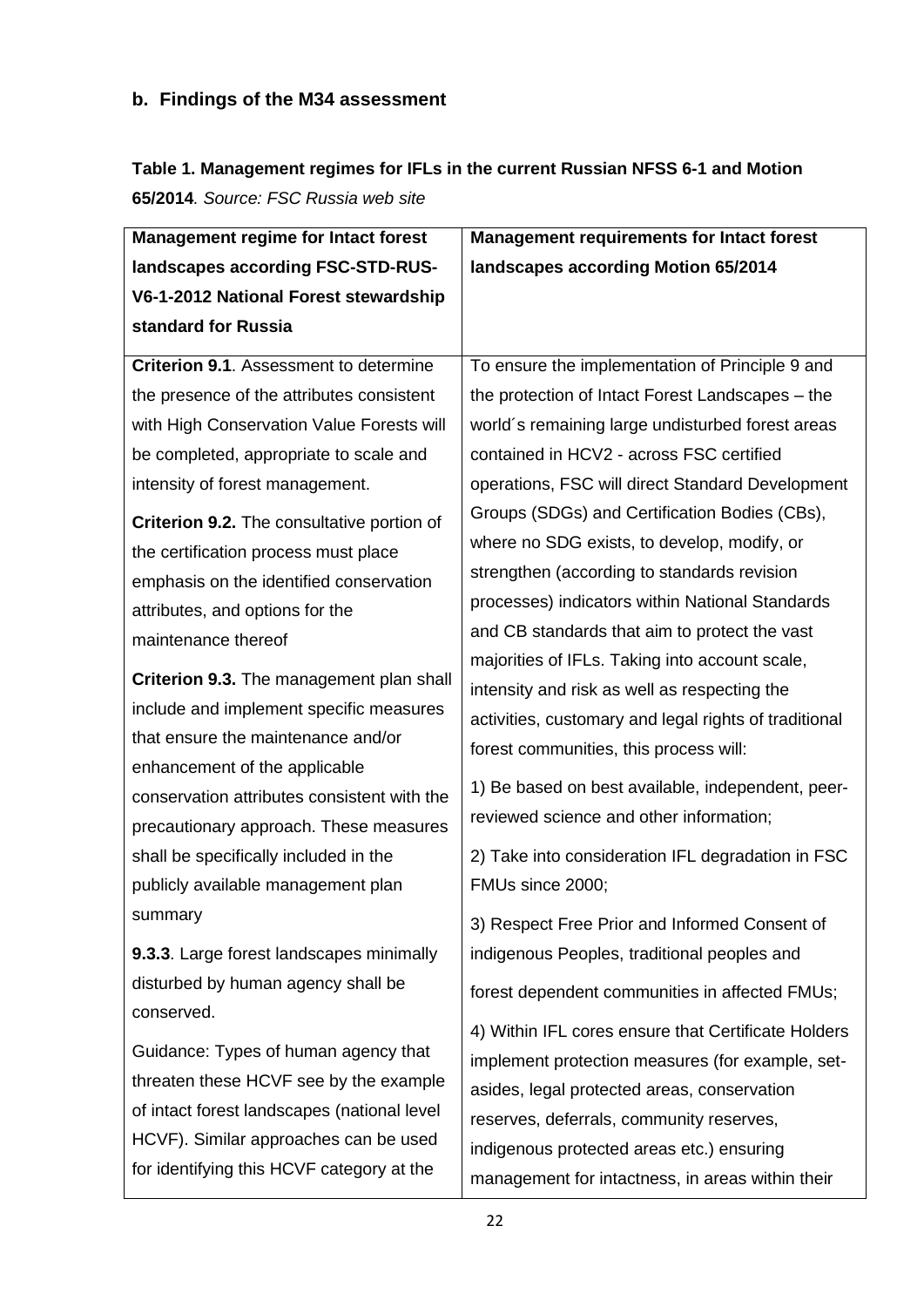regional level. Approaches to management see Annex E, section Management of HCVF.

**9.3.4**. In cases when a large forest landscape minimally disturbed by human agency cannot be completely conserved due to specific local social conditions, strict conservation zones completely excluded from road and forestry development activities shall be established at part of its area.

Guidance: See further Annex E, section Management of HCVF

**9.3.5**. Strict conservation zones (see 9.3.4) shall be surrounded with buffer zones

**9.3.6**. Within the buffer zones (see 9.3.5), best available forestry technologies and practices with regard to conservation of biodiversity and forest ecosystem shall be implemented.

Guidance: Such technologies shall include harvesting techniques that mimic natural dynamics of a particular forest type (see 6.3.5) and provide maximum preservation of forest environment and its patchiness, key habitats (see 6.2), key stand elements (6.3.9, 6.3.14), as well as HCVF (9.1). See Annex E, section Management of **HCVF** 

control;

5) Require a comparative assessment of the viability and effectiveness of alternative land use options, in maintaining and enhancing intactness of IFLs including in areas outside FSC FMUs (landscape level);

6) In limited circumstances, allow limited development of IFL cores if such operations produce clear, substantial, additional, long-term conservation and social benefits;

7) Where applicable, address the need to reduce timber harvesting rates to reflect any reduction in the timber volume due to removal of IFL areas from harvesting;

8) Prioritize development of low-impact/small scale forest management, non-timber forest;

products in unallocated IFL areas, and provide first access to local communities an taking into

consideration section iii;

9) Promote alternative models for forest management/conservation (for example, ecosystem services etc.) within the IFLs,

If by the end of 2016 a relevant standard has not been implemented, a default indicator will apply that mandates the full protection of a core area of each IFL within the management unit. For this purpose, the core area of the IFL will be defined as an area of forest comprising at least 80% of the intact forest landscape falling within the FMU

# **Table 2. Level of compliance of current FSC-STD-RUS-V6-1-2012 National Forest stewardship standard for Russia and Motion 65/2014 requirements**

**Main requirements of Motion 65/2014 Level of** 

| Level of   |  |
|------------|--|
| compliance |  |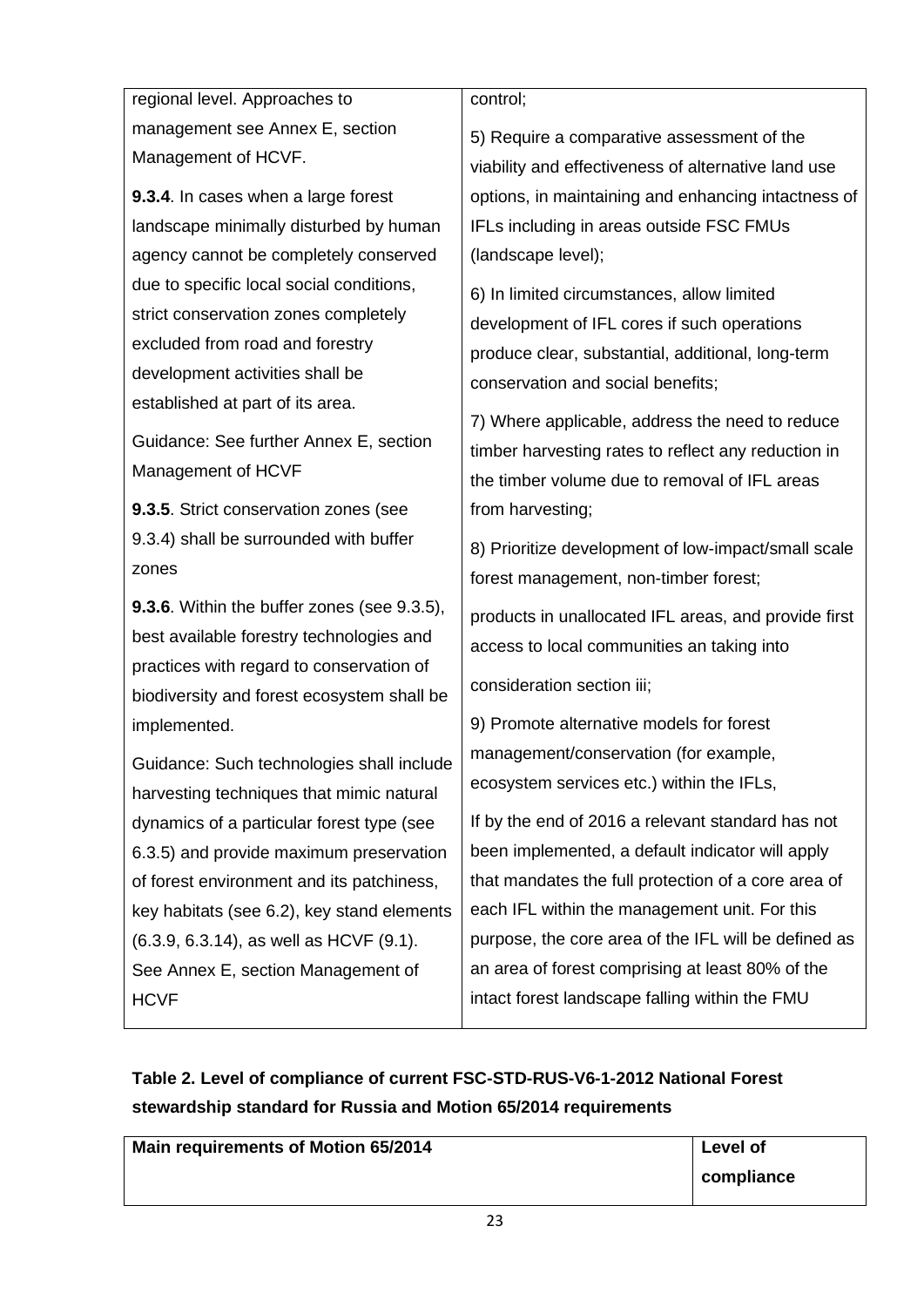| Aims to protect the vast majorities of IFLs                               | Full                |
|---------------------------------------------------------------------------|---------------------|
| Takes into account Scale, Intensity, Risks                                | None                |
| Takes into account customary and legal rights of traditional forest       | Full                |
| communities                                                               |                     |
| Based on best available, independent, peer-reviewed science and other     | Partial             |
| information                                                               |                     |
| Takes into consideration IFL degradation in FSC FMUs since 2000           | Partial             |
| Respects Free Prior and Informed Consent of indigenous Peoples,           | Partial (FPIC is    |
| traditional peoples and forest dependent communities in affected FMUs     | incorporated in the |
|                                                                           | new NFSS 7)         |
| Within IFL cores ensures that Certificate Holders implement protection    | Full                |
| measures                                                                  |                     |
| Requires a comparative assessment of the viability and effectiveness of   | Partial             |
| alternative land use options, in maintaining and enhancing intactness of  |                     |
| IFLs including in areas outside FSC FMUs (landscape level);               |                     |
| In limited circumstances, allows limited development of IFL cores if such | Partial             |
| operations produce clear, substantial, additional, long-term conservation |                     |
| and social benefits                                                       |                     |
| Where applicable, addresses the need to reduce timber harvesting rates    | Partial             |
| to reflect any reduction in the timber volume due to removal of IFL areas |                     |
| from harvesting                                                           |                     |
| Prioritizes development of low-impact/small scale forest management,      | Full                |
| non-timber forest products in unallocated IFL areas, and provide first    |                     |
| access to local communities an taking into consideration section iii      |                     |
| Promotes alternative models for forest management/conservation (for       | Partial             |
| example, ecosystem services etc.) within the IFLs                         |                     |

## **Table 3. Summary of certificate holders and stakeholders answers to Motion 34 questions (as per Guidelines for M34/2017). Adapted by A. Ptichnikov**

|                       | 3.1.1.1 How much of the The average share of IFLs among FSC forest holdings is 13.5%. |
|-----------------------|---------------------------------------------------------------------------------------|
| total revenue and how | That figures varies from 2.3% for Ilim Group up to 28% for Titan                      |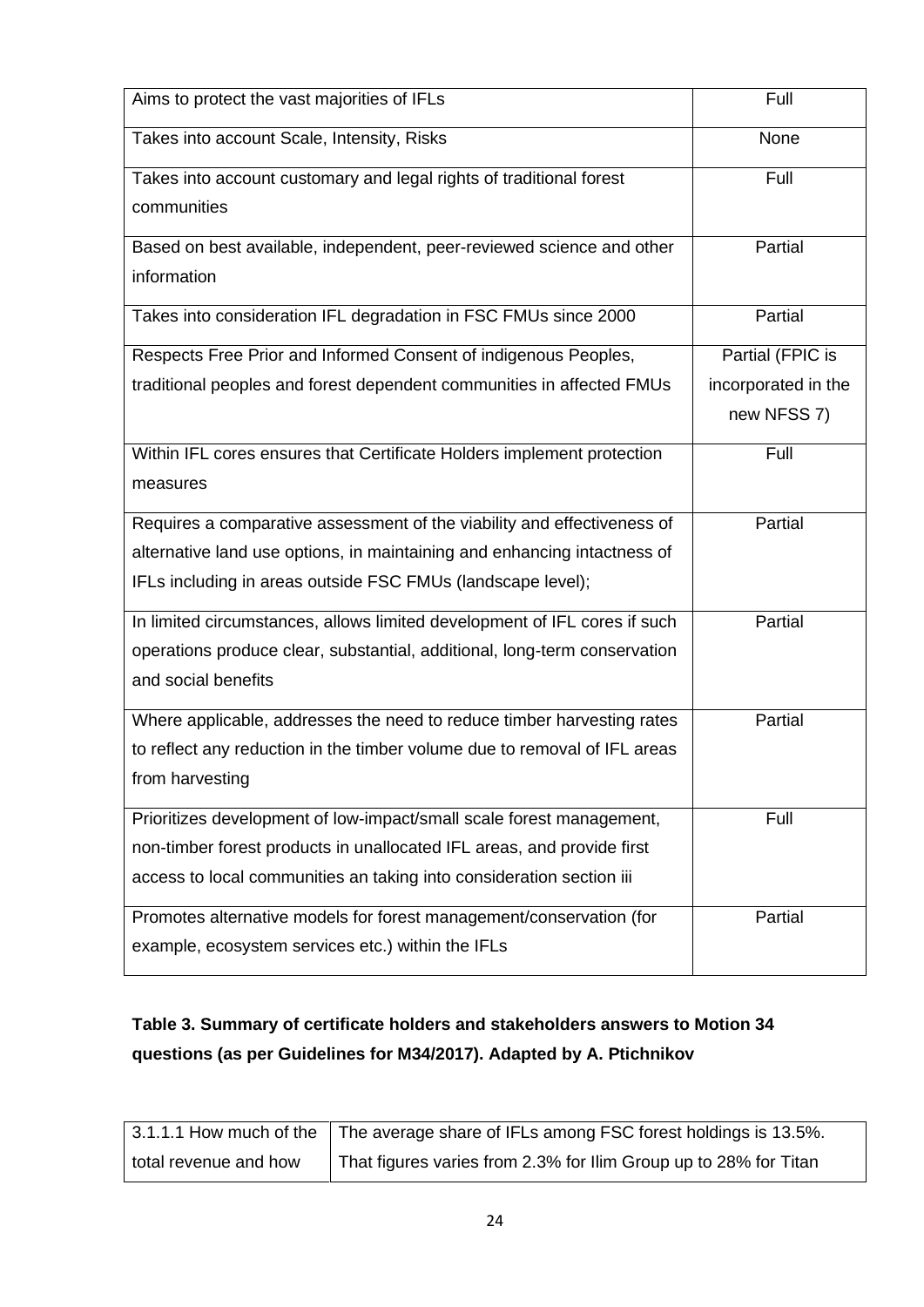| much of the annual         | Group. Most of interviewed forest holdings report about 5-20%            |
|----------------------------|--------------------------------------------------------------------------|
| harvest of the company     | timber coming from IFLs, while 2 holdings report higher figures (up      |
| is coming from Intact      | to 40%). The share of IFL in controlled wood supply is not counted       |
| <b>Forest Landscapes?</b>  | there. It is likely that the similar amount of holdings revenue is       |
|                            | coming from IFLs                                                         |
| 3.1.1.2 What are the       | The costs of implementation of M65 are associated with the               |
| costs and benefits flow    | protection of core parts of IFLs and needs to exchange timber from       |
| for (potentially           | core IFL by a timber from suppliers. It is reported by CHs, that         |
| interested) certificate    | suppliers wood may cost more 20-25%, than own wood. Payments             |
| holders?                   | of forest fees for protected IFLs are another cost of M65                |
|                            | implementation. It varies from low levels, in case if the company        |
|                            | implements priority investment project (50% discount on leasing          |
|                            | fee), up to sufficient levels, if company already had not such           |
|                            | discount.                                                                |
|                            | At the moment the single benefit for IFL voluntary protection is FSC     |
|                            | certification. One carbon sequestration project, managed by a CH in      |
|                            | Russian Far East for protected IFL is not yet successful and is          |
|                            | expensive in implementation. Company image or ecosystem                  |
|                            | services certification benefits are not feasible yet as benefits for the |
|                            | <b>CH<sub>s</sub></b>                                                    |
|                            |                                                                          |
| 3.1.1.3 How do IFL IGI     | It was difficult for companies to define what are the specific benefits  |
| and the Instructions for   | of IFL IGIs that minimize the economic burden of companies. The          |
| <b>Standard Developers</b> | opinion is that M65 and IGIs raised requirements for IFLs,               |
| contribute to minimizing   |                                                                          |
|                            | comparing the current Russian FSC NFSS 6-1. At the same time             |
| the economic burden        | few interviewed companies reported that implementation of 30%            |
| and improving economic     | protection threshold in IFLs protection may slightly decrease their      |
| viability for (potentially | current burden. As for 50% and 80% scenarios, they are difficult for     |
| interested) certificate    | the most CHs, except with low dependence from IFLs (see p. 3.1.3)        |
| holders / stakeholders     | in the text)                                                             |
| (scenarios: no             |                                                                          |
| protection, 30%            |                                                                          |
| protection, 50%            |                                                                          |
| protection, 80%            |                                                                          |
| protection)?               |                                                                          |
| 3.1.1.4 What is the        | Social stakeholders, including indigenous and traditional people,        |
| economic impact of         | living in or adjacent to IFLs, may have different attitude to harvesting |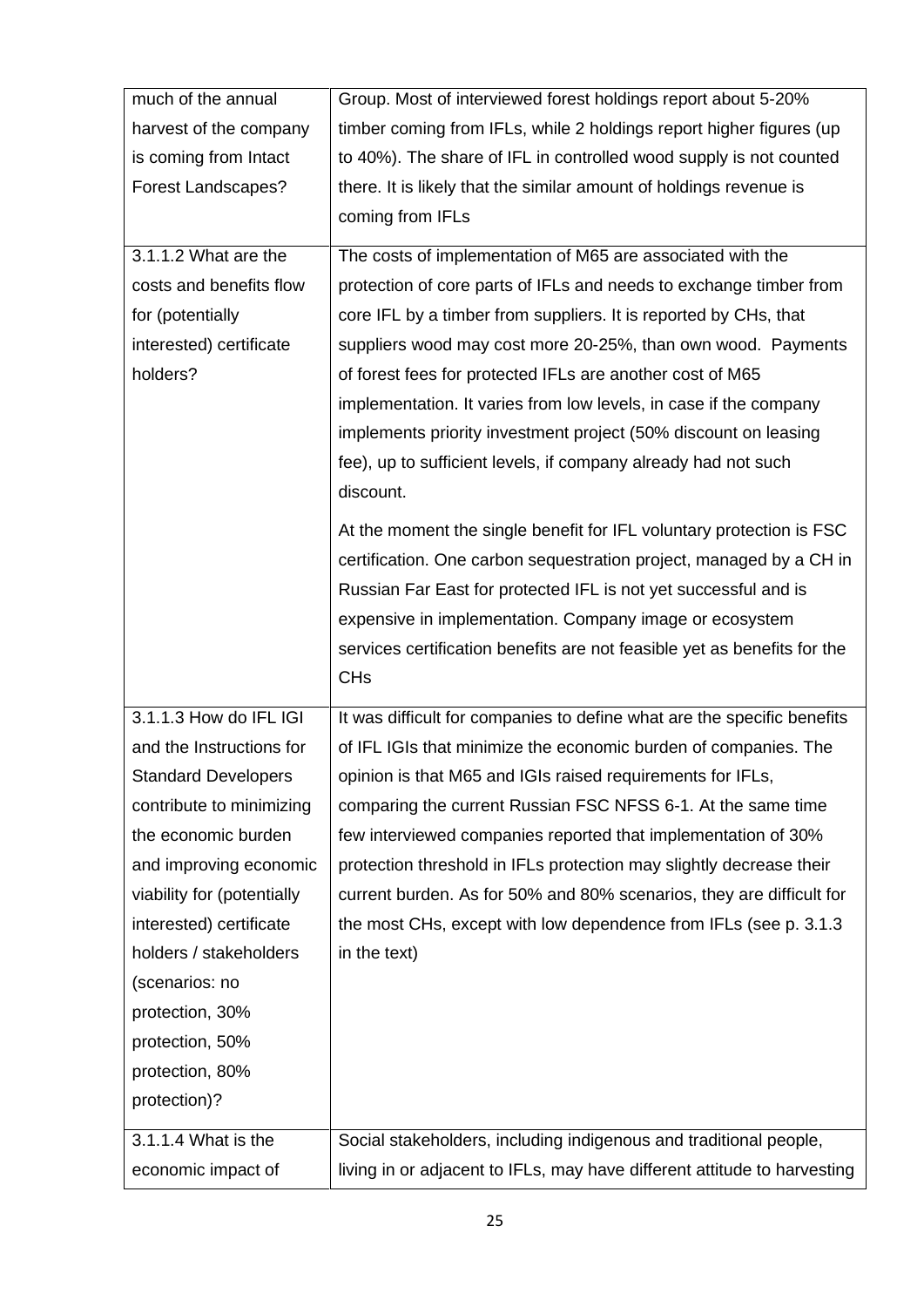| protecting a percentage        | in IFLs. If the local population employment is dependent from         |
|--------------------------------|-----------------------------------------------------------------------|
| (see scenarios in              | forestry and forest industry, some of them may see the economic       |
| $3.1.1.3$ ) of a               | value from logging IFLs. For the people, who are self-employed as     |
| Management Unit for            | hunters, fishermen, collectors of non-timber forest products there is |
| different stakeholders         | almost no economic benefits from harvesting IFLs. As closer social    |
| (e.g. Indigenous and           | stakeholders settlements are to IFL area, as their consolidation is   |
| <b>Traditional Peoples and</b> | higher against the logging, and vice versa. Their main perception is  |
| local communities) living      | that road building and opening access to their traditional hunting    |
| in or adjacent to the          | (and fishing) areas to loggers, poachers will have negative impact on |
| Management Unit?               | their economic well-being. As the compromise they are in favor for    |
|                                | less damaging M65 scenarios (50%, and especially 80%). In the         |
|                                | same time the general attitude of local communities depends upon      |
|                                | employment if forest sector: in some communities the overall attitude |
|                                | to logging in IFL may be different from generally negative            |
| 3.1.1.5 What do                | The current general level of IFL voluntary protection is around 28%   |
| (potentially interested)       | from the leased IFLs. Some CHs have higher current IFL protection     |
| certificate holders /          | thresholds. The majority of interviewed CHs see the current level of  |
| stakeholders consider as       | IFL voluntary protection as the maximum acceptable threshold. As      |
| an acceptable economic         | to economic thresholds - see p. 3.1.3 in the text. At the same time   |
| threshold of protecting        | some CHs with high dependence from IFLs, or holdings with some        |
| IFL areas within the MU        | daughter companies with high dependence express opinion on            |
| (i.e. % of MU)?                | lowering IFL threshold for these CHs on exception basis. This is very |
|                                | important area for further consideration for Russian SDG to set-up    |
|                                | IFL policy for such type of CHs. At the same it is also important to  |
|                                | verify, if such companies have sustainable forest management plans    |
|                                | in a longer term. The sustainability aspect may become the third      |
|                                | cornerstone of IFL policy by SDG, in addition to protection of core   |
|                                | IFLs and low impact management in other parts of IFLs.                |
|                                | The stakeholders position is shown above in 3.1.1.4                   |

| 3.1.2.1 What                | The specific investments related to implementation of M65 are       |
|-----------------------------|---------------------------------------------------------------------|
| investments of the          | investments to secure protection of some core IFLs. These           |
| (potentially interested)    | investments include payments of the leasing fee (for voluntary      |
| certificate holders were /  | protected forests) and costs of substitution of timber from IFLs to |
| will be required which      | similar volume of timber from suppliers. These costs are generally  |
| are specifically related to | 25-30% higher than own harvesting.                                  |
|                             |                                                                     |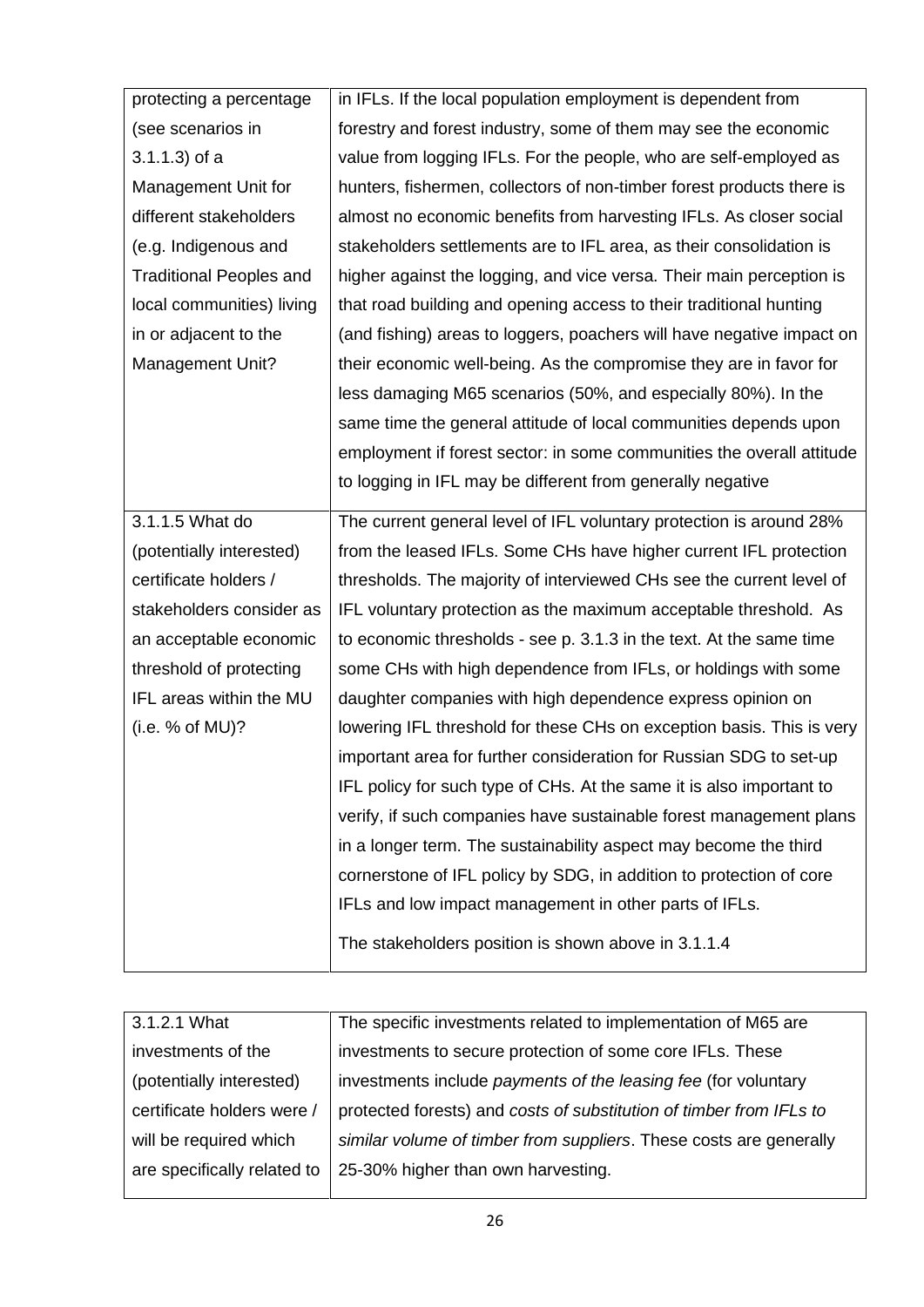| the implementation of     | The CHs report the following overall economic losses from non-          |
|---------------------------|-------------------------------------------------------------------------|
| M65/2014 on Intact        | logging IFLs, which should be compensated by investments (based         |
| <b>Forest Landscapes?</b> | on companies estimates): Ilim Group - 400 Mio Rub,                      |
| (e.g. funds needed to     | Solikamskbumprom - 224 Mio Rub, Titan Group - 1.1 Billion Rub!          |
| cover operating           | That is equal to 26 Mio USD for these 3 companies only. The             |
| expenses)                 | method used by companies is discussionable, it does not consider        |
|                           | the costs of road building, which are normally not included in the      |
|                           | calculation of costs of harvesting and other aspects and refer to       |
|                           | indefinite period, likely forest rotation period (100 years). At the    |
|                           | same time it is likely that the costs of such investments make up       |
|                           | millions or first dozen millions of USD for the area of IFL protected   |
|                           | for rotation long period.                                               |
|                           | The investments required for implementation of the new draft NFSS       |
|                           | for new certifications are connected with new requirements, such as     |
|                           | low impact forestry in non-core IFLs in 30% and 50% threshold           |
|                           | scenarios. This investment may be significant, as it requires change    |
|                           | of planning methods and change of equipment and working                 |
|                           | methods. At present only one company (Ilim Group) demonstrates          |
|                           | the readiness for low impact forestry investments, while other          |
|                           | companies. At the same time the establishment of official protected     |
|                           | areas within the voluntary protected forests may decrease leasing       |
|                           | fees and decrease companies investments.                                |
|                           | The real time bomb is the requirement of Appendix 1H, that after $1st$  |
|                           | of January 2022 all newly certified IFLs should be 100% excluded        |
|                           | from logging. This time bomb probably reflects political issues         |
|                           | around IFLs, but it is not in line with M65 requirement, does not fully |
|                           | correspond to FSC three chamber balanced approach to forest             |
|                           | management and present political risk for FSC in conditions of          |
|                           | development of national forest certification scheme. It is              |
|                           | recommended to SDG to discuss again implications of this close          |
| 3.1.2.2 What are the      | Additional investment to secure IFLs is described above (3.1.2.2).      |
| cash flow implications    | The new draft NFSS 7 will require special investments to ensure low     |
| for the (potentially      | impact forestry (see above), which will affect cash flows. At the       |
| interested) certificate   | moment it is not possible to estimate the level of cash flow            |
| holder over time? How     | implications due to absence of experience in this area.                 |
| does this influence       | More important is to ensure that the harvesting level of CHs with IFL   |
| sustainable               |                                                                         |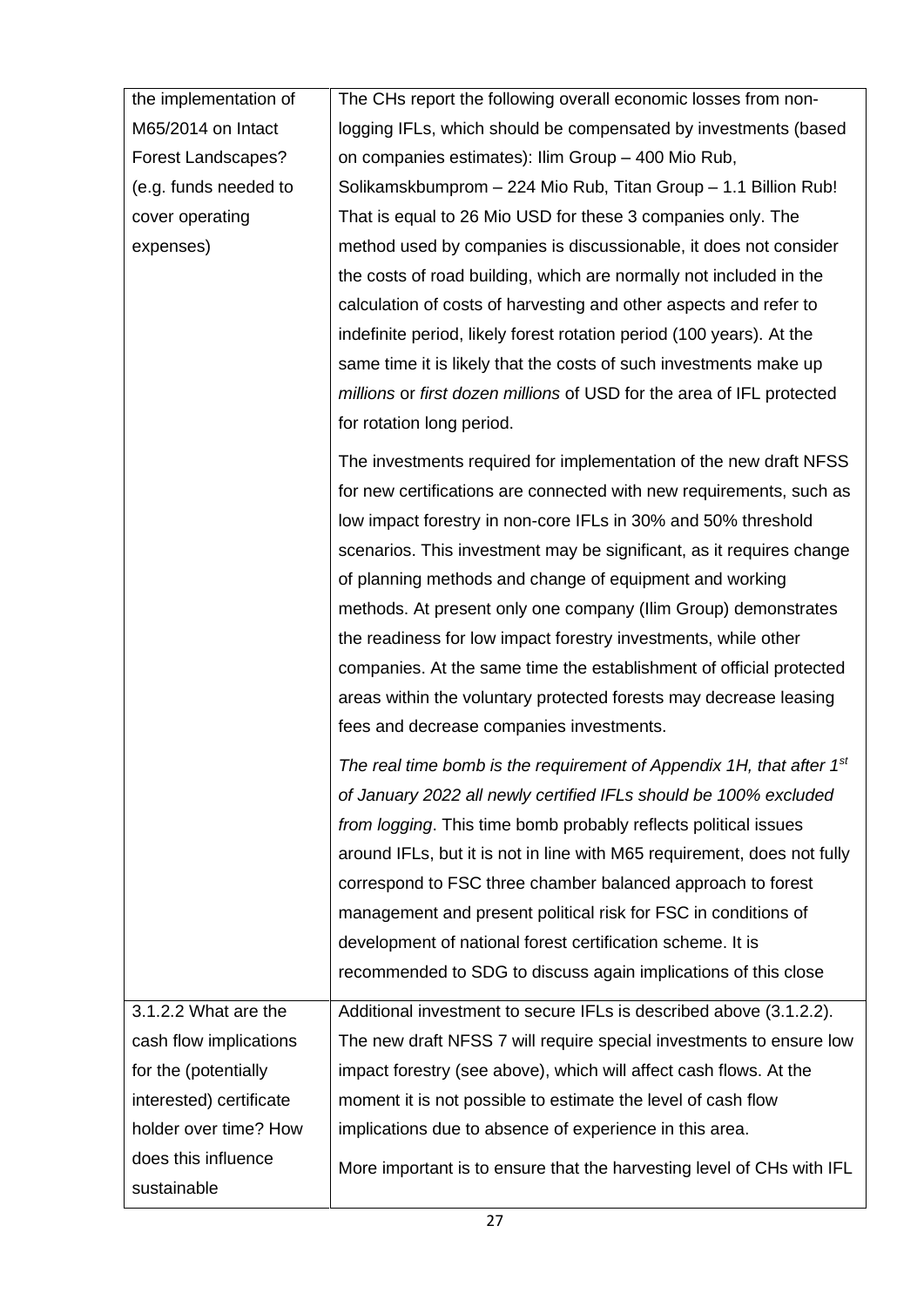| management of the         | is sustainable (inexhaustible). The research (Lopatin et al, 2018)       |  |  |
|---------------------------|--------------------------------------------------------------------------|--|--|
| forests?                  | indicated that around 38% of existing CHs in IFL may have long-          |  |  |
|                           | term problems with the sustainability and with the current level of      |  |  |
|                           | timber consumption may at the end of a 80-year rotation cycle start      |  |  |
|                           | to use timber from core IFLs. In this sense, additional cash flows will  |  |  |
|                           | be associated with the procurement of additional timber for the CHs      |  |  |
|                           | with problems with the sustainability to ensure additional               |  |  |
|                           | procurement of timber from suppliers to compensate the reduction in      |  |  |
|                           | own harvesting                                                           |  |  |
| 3.1.2.3 How stable and    | At the moment there are two unpredictable costs for CHs with IFL:        |  |  |
| predictable are the costs | the costs of low impact forest management in IFLs (according to the      |  |  |
| and benefits flows for    | new draft NFSS 7) and the costs of additional wood procurement to        |  |  |
| the (potentially          | compensate the reduction of own harvesting due to harvesting             |  |  |
| interested) certificate   | sustainability problems (future cost)                                    |  |  |
| holder?                   |                                                                          |  |  |
|                           |                                                                          |  |  |
| 3.1.3 Are subsidies,      | The only incentive provided by the Government of Russia for priority     |  |  |
| investments or other      | investment projects in the forest sector is the 50% discount on          |  |  |
| incentives received       | leasing fee for the limited period. This incentive may support           |  |  |
| (from government) to      | expansion of company harvesting operations into new IFLs areas.          |  |  |
| make the                  | This incentive is valid during the limited time of establishment of      |  |  |
| implementation            | priority investment projects, normally 5 years                           |  |  |
| attractive?               |                                                                          |  |  |
| 3.1.4 How do affected     | The informed and active affected stakeholders normally support           |  |  |
| stakeholders react to     | FSC certification of nearby forests. At the moment we do not have        |  |  |
| various economic impact   | evidences or examples of stakeholder's reaction to various               |  |  |
| scenarios? (e.g.          | certification scenarios. Most likely stakeholders will react negatively  |  |  |
| continuing certification, | to the drop of certification or transfer certification to less demanding |  |  |
| dropping certification,   | schemes that do not provide for sufficient rights to affected            |  |  |
| moving to a less          | stakeholders                                                             |  |  |
| demanding certification   |                                                                          |  |  |
| scheme)                   |                                                                          |  |  |
| 3.1.5 What                | No indirect / intangible benefits are currently used by CHs from         |  |  |
| indirect/intangible       | protection of IFLs. There is a certain interest of CHs to ecosystem      |  |  |
| economic benefits may     | service certification and greenhouse gases emission reduction            |  |  |
| arise from the            | projects connected with conservation of IFLs. In the same time CH        |  |  |
| implementation of         | would like to see of feel economic benefits from these new               |  |  |
|                           |                                                                          |  |  |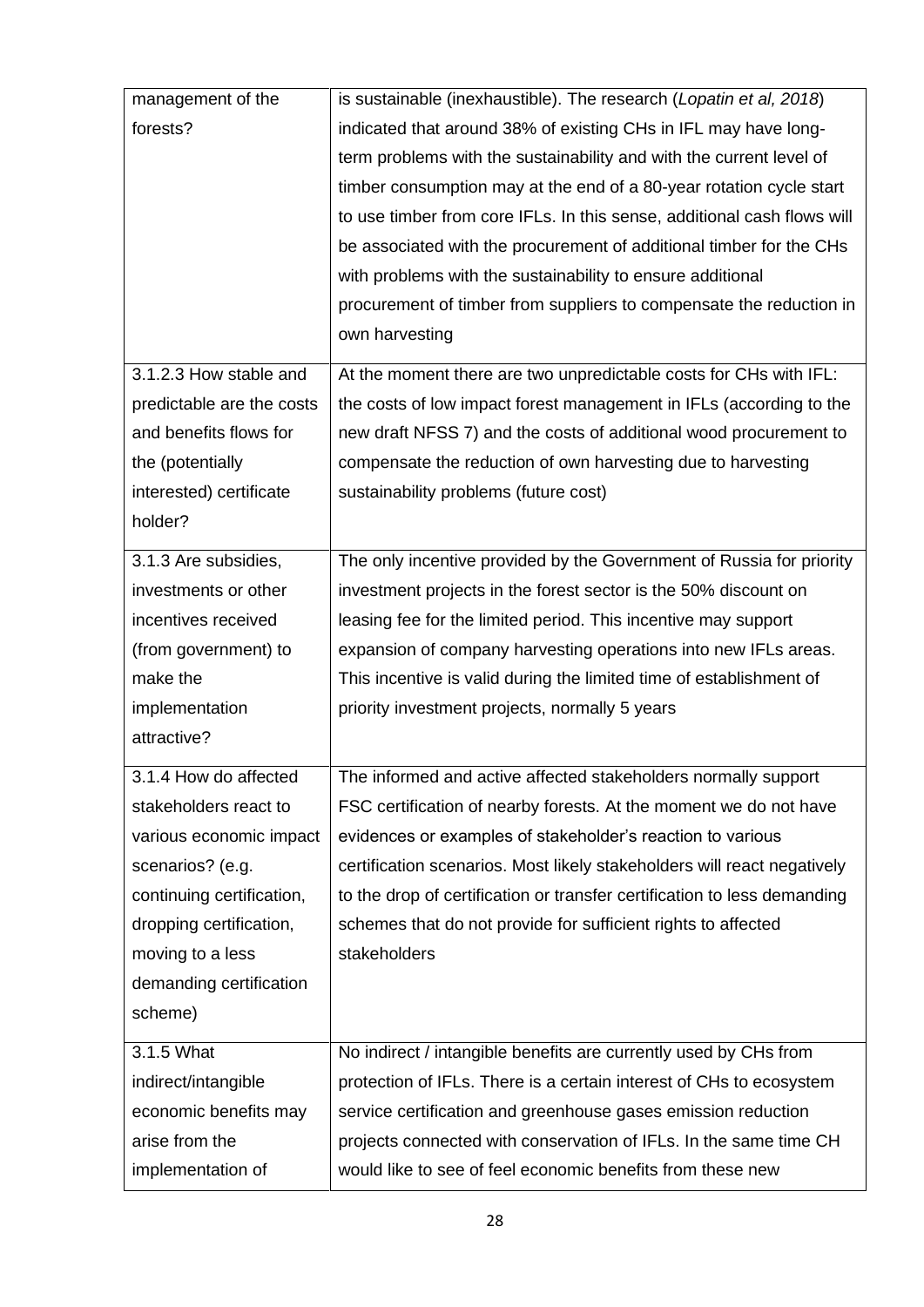| Motion 65? (e.g.         | approaches. The risks of implementation M65 is connected with the      |
|--------------------------|------------------------------------------------------------------------|
| protecting IFLs improves | criticism of CH due to their IFL protection from Government officials. |
| the image and value of   | In some cases (e.g. Khabarovsk region in 2011) that criticism          |
| the FSC brand). What     | created significant problems for CHs                                   |
| risks may arise from the |                                                                        |
| implementation of        |                                                                        |
| Motion 65?               |                                                                        |
|                          |                                                                        |

## **3.2.1.1 To which degree do they impact on people**

| 3.2.1.1.1 Social services | Low and mix impact of M65. The access to social services in          |
|---------------------------|----------------------------------------------------------------------|
| (access to health care,   | settlements nearby IFLs depends on amount of populations,            |
| schools, security) of the | availability of jobs and payment of taxes. There is no connection    |
| rural municipalities and  | between social services and implementation of M65. In some           |
| indigenous groups         | settlements, where people may lost job in forest sector, some        |
|                           | negative social consequences may occur                               |
| 3.2.1.1.2 Tax from the    | Almost no impact of M65. Leasing fee go to a regional, not a local   |
| concessions               | level, to impact on people from it. At the moment CHs continue to    |
|                           | pay concession tax (leasing fee) if the core IFL are voluntary       |
|                           | protected                                                            |
| 3.2.1.1.3 Employment of   | Medium and mix impact of M65. In some settlements (like Ust-         |
| forest workers            | Pokshenga in Archangelsk) the reduction of logging in IFL may lead   |
|                           | to unemployment. In other places there is no impact, as local people |
|                           | are not involved in forest sector                                    |
| 3.2.1.1.4 Indigenous      | Medium positive impact of M65. Harvesting in IFL sometimes lead to   |
| peoples access            | loss of traditional hunting and fishing areas of some indigenous     |
|                           | people. In some places indigenous people receives small subsidies    |
|                           | from CHs for engagement in their areas, but it is rather small to    |
|                           | compensate losses.                                                   |
| 3.2.1.1.5 Recreation      | Medium positive impact of M65. IFLs have a value for recreation in   |
|                           | some areas, especially for outdoor tourists (hikers, kayakers)       |
| 3.2.2.1 With respect to   | We do not have facts that companies use the traditional knowledge    |
| traditional knowledge?    | of these people                                                      |

|  | 3.3.1 What is the historical   Some IFLs, especially in European Russia and the Southern |
|--|------------------------------------------------------------------------------------------|
|--|------------------------------------------------------------------------------------------|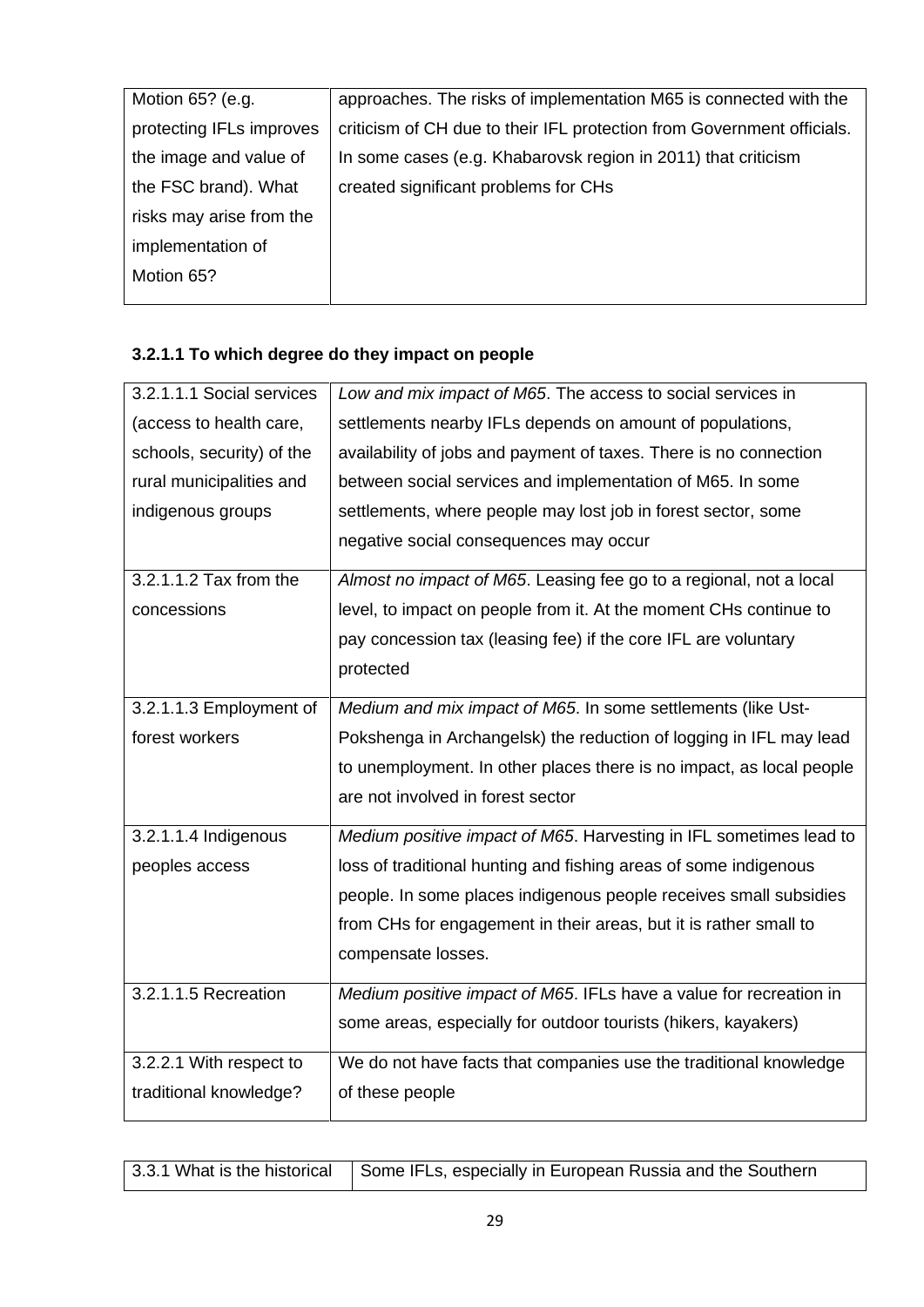| background of the IFL in       | Russian Far East were previously inhabited and may have a                     |
|--------------------------------|-------------------------------------------------------------------------------|
| which the (potentially         | network of small villages or settlements. In 50-60s years of 20 <sup>th</sup> |
| interested) certificate        | century due to policy of settlements centralization, many of these            |
| holders is operating?          | villages were abandoned. At the moment nearly all IFLs are not                |
|                                | inhabited, but some of the them visited and used to some extent               |
|                                | by traditional and indigenous people (see 3.2.2)                              |
| 3.3.1.1 Is fragmentation       | An example of fragmentation of IFL is shown on Fig. 5.                        |
| happening in the IFL in        | Fragmentation also happens within the FSC certified IFLs, as part             |
| which the (potentially         | of IFL may be used for forest management (by agreement with                   |
| interested) certificate holder | stakeholders), and the current standard does not provide strong               |
| has its operations? If so,     | requirements to stop fragmentation of IFLs agreed for harvesting.             |
| what are the main reasons?     | The new Russian NFSS 7 provides for more strict requirements                  |
|                                | against fragmentation                                                         |
| 3.3.2 What mechanisms or       | At the moment there are no government policies and                            |
| policies are in place to       | mechanisms to protect IFLs, except the possibility to nominate                |
| protect the IFLs in the        | IFL "hotspots" as national heritage forests. This mechanism is not            |
| region/country? How            | operational yet, last month's Federal Forest Agency expresses                 |
| effective are they?            | doubts about the relevance of <i>national heritage forests</i> to IFLs, as    |
|                                | they do want to reduce AAC due to FSC/IFLs.                                   |
|                                |                                                                               |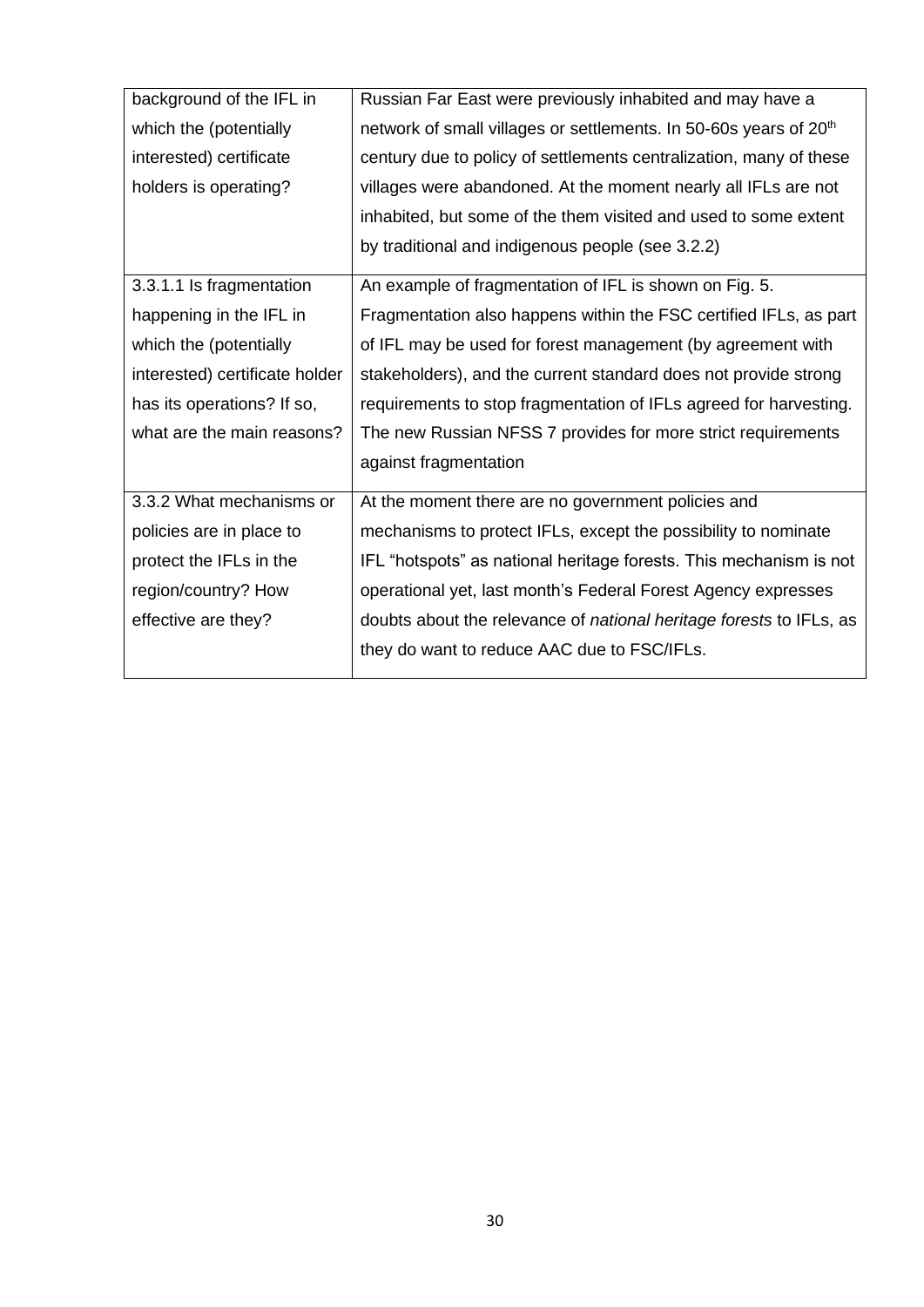### <span id="page-30-0"></span>**6. Sources**

*FAO 2012*. The Russian Federation Forest Sector Outlook Study to 2030. Rome: Food and Agriculture Organization of the United Nations. http://www.fao.org/forestry/outlook/79738/en/.

*Federal Forest Agency of Russia 2017*. Forest statistics of 2017. Presentation at the Trade and Industry Chamber of Russia, March 13.

*Greenpeace 2017.* Greenpeace International. Eye on Taiga: How Industry's Claimed "Sustainable Forestry" in Russia is Destroying Great Northern Forest. Amsterdam, 2017.

*Ptichnikov, Dunn 2017.* Ptichnikov A., Dunn A. White paper on intact forest landscapes in Russia and the Greenpeace Great Northern Forest protection campaign. FSC position paper for the round table on Intact forest landscape in Archangelsk. Bonn, 2017.

*Strategy 2017*. Strategy of development of forest complex of Russian Federation up to 2030. Ministry of environment and trade of Russia.

Minpromtorg.gov.ru/common/upload/files/docs/Project\_les2030\_20102017.pdf

*Yaroshenko 2017*. Yaroshenko, A. (2017). Gosduma priniala v pervom chtenii popravki k lesnomu kodeksu v chasti zachitnyh lesov, OZU, i lesov na zemliah oborony. [State Duma adopted amendments to Forest Code in relation to protective forests]. Greenpeace Forest Forum, http://forestforum.ru/viewtopic.php?f=9&t=21022.

*United Russia party 2018*, It is important to develop Russian forest certification scheme. [http://www.er-duma.ru/news/nikolay-nikolaev-neobkhodimo-sozdat-rossiyskuyu-sistemu-lesnoy](http://www.er-duma.ru/news/nikolay-nikolaev-neobkhodimo-sozdat-rossiyskuyu-sistemu-lesnoy-sertifikatsii/)[sertifikatsii/](http://www.er-duma.ru/news/nikolay-nikolaev-neobkhodimo-sozdat-rossiyskuyu-sistemu-lesnoy-sertifikatsii/)

*Rosleskhoz,* Federal Forest Agency of Russia web site, news from 14 of November 2018.

*Ptichnikov, Dunn, Karpachevsky, 2019.* Ptichnikov A., Dunn A., Karpachevsky M. Protection of Intact Forest Landscapes in Russia: Role of Voluntary Certification Schemes and NGOs. Frontiers International. Article submitted for publication in 2019.

*Lopatin et al, 2018*. Lopatin E., Skorojonok Y., Dobrynin D., Kobyakov K., Gerasimov V., Ptichnikov A., Shmatkov N. Dependence of Russian FSC certified forest companies from the timber from Intact forest landscapes. In Russian. Ustoichvoye lesopolzovanie, N 2/54, 2018. https://wwf.ru/upload/iblock/b82/01.pdf

*FSC data base*, FSC International data base (info.fsc.org)

FSC Russian National Office (2012). FSC Stewardship Standard for Russian Federation, Version 6.01. FSC-STD-RUS-V6-1-2012 Russia Natural and Plantations EN. Moscow. https://ru.fsc.org/preview.russian-national-fsc-standard.a-911.pdf.